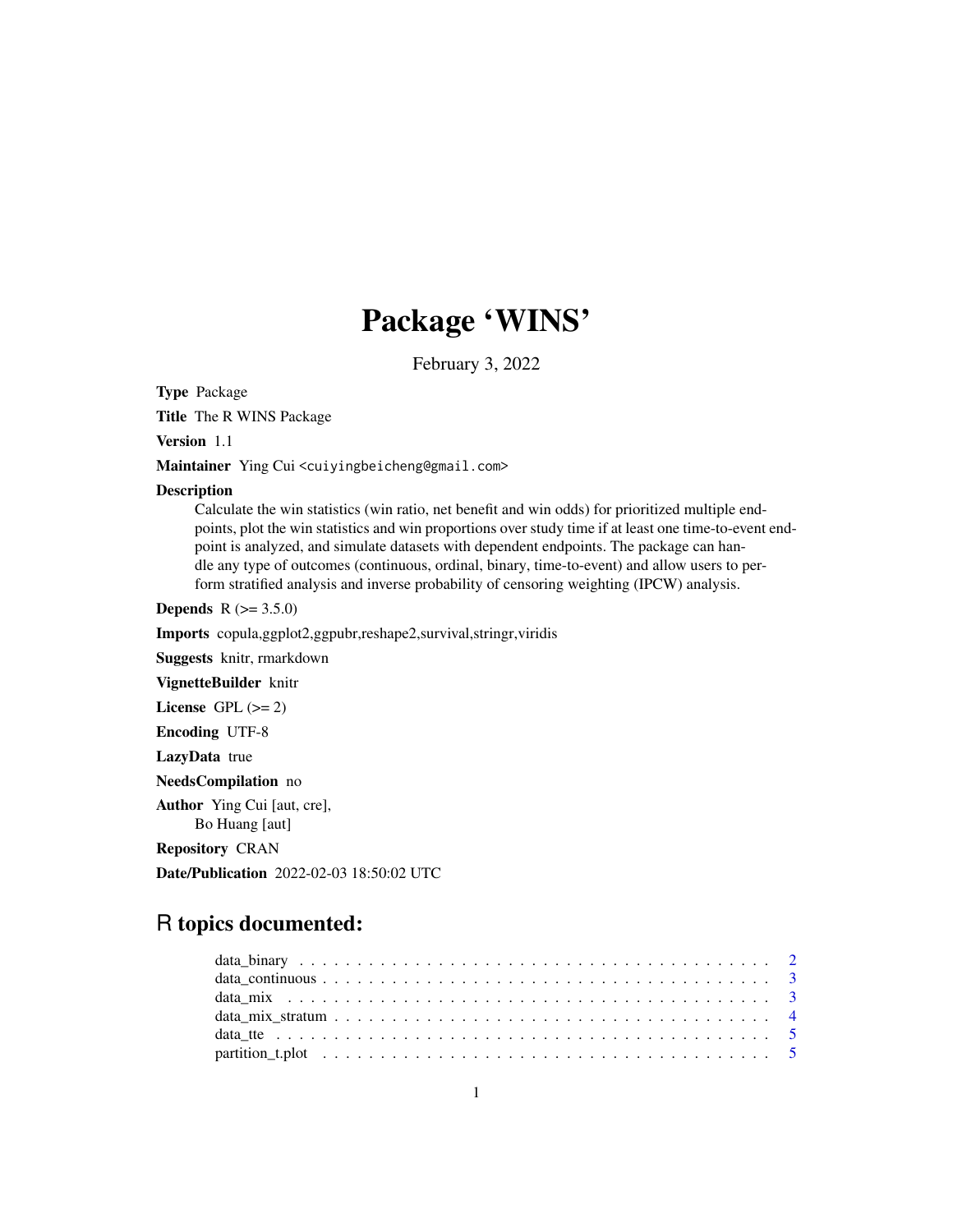## <span id="page-1-0"></span>2 data\_binary

#### **Index** [21](#page-20-0)

data\_binary *An example with three binary endpoints.*

## Description

This is a simulated data example with three binary endpoints.

## Usage

data("data\_binary")

#### Format

A data frame with 250 observations on the following 4 variables.

id A vector for the patient id.

arm A vector for the treatment groups.

Y\_1 A vector for the outcome of the first endpoint.

Y\_2 A vector for the outcome of the second endpoint.

Y\_3 A vector for the outcome of the third endpoint.

```
data(data_binary)
str(data_binary)
```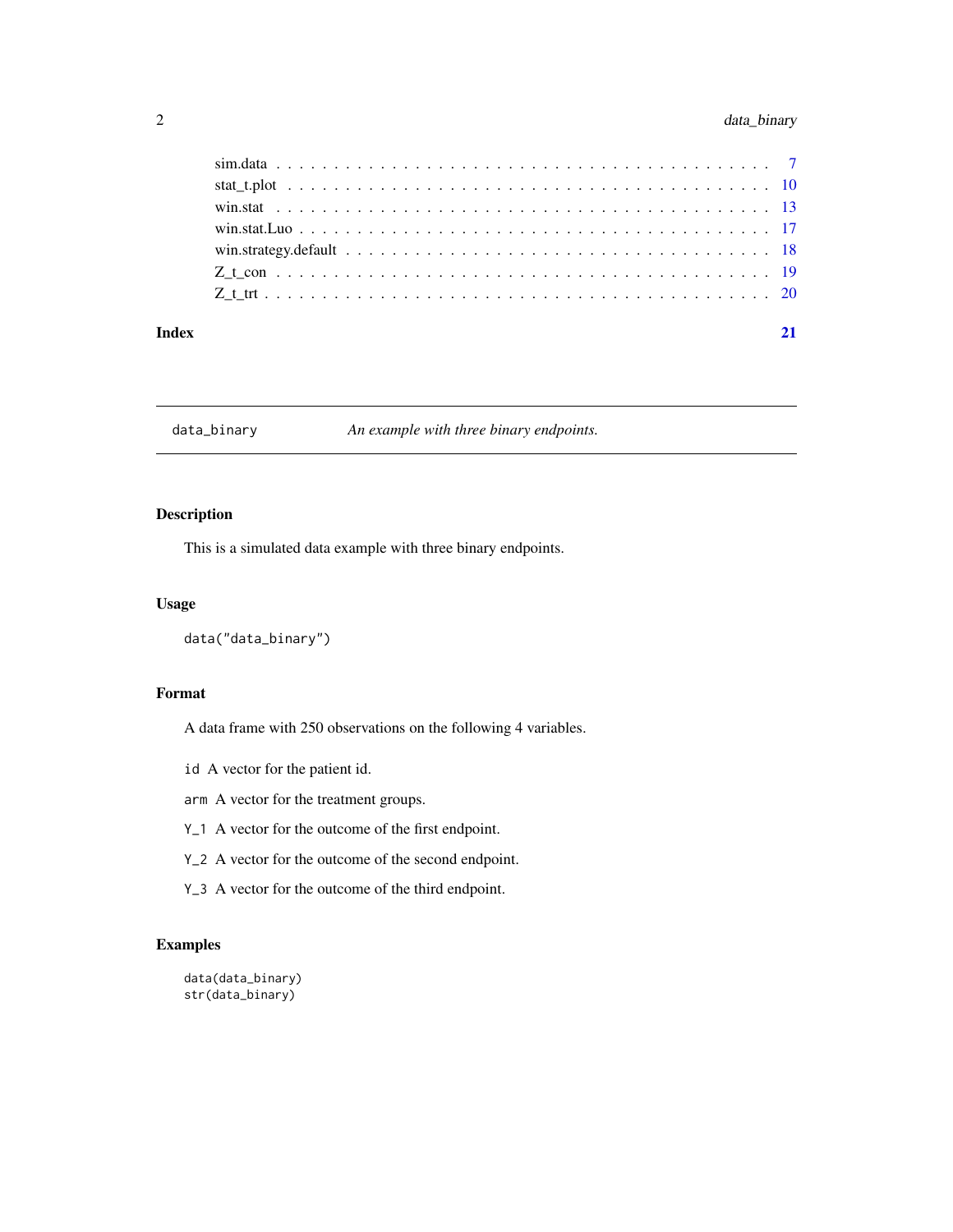<span id="page-2-0"></span>data\_continuous *An example with three continuous endpoints.*

#### Description

This is a simulated data example with three continuous endpoints.

#### Usage

```
data("data_continuous")
```
#### Format

A data frame with 250 observations on the following 4 variables.

id A vector for the patient id.

arm A vector for the treatment groups.

Y\_1 A vector for the outcome of the first endpoint.

Y\_2 A vector for the outcome of the second endpoint.

Y\_3 A vector for the outcome of the third endpoint.

#### Examples

data(data\_continuous) str(data\_continuous)

| data_mix | An example with a mixture of endpoint types. |
|----------|----------------------------------------------|
|          |                                              |

#### Description

This is a simulated data example with a mixture of two continuous and one time-to-event endpoints. The first endpoint is time-to-event and the second and third endpoints are continuous.

#### Usage

```
data("data_mix")
```
#### Format

A data frame with 400 observations on the following 5 variables.

id A vector for the patient id.

arm A vector for the treatment groups.

Delta<sub>\_1</sub> A vector for the event status of the first endpoint (1=event, 0=censored).

Y\_1 A vector for the outcome of the first endpoint.

Y\_2 A vector for the outcome of the second endpoint.

Y\_3 A vector for the outcome of the third endpoint.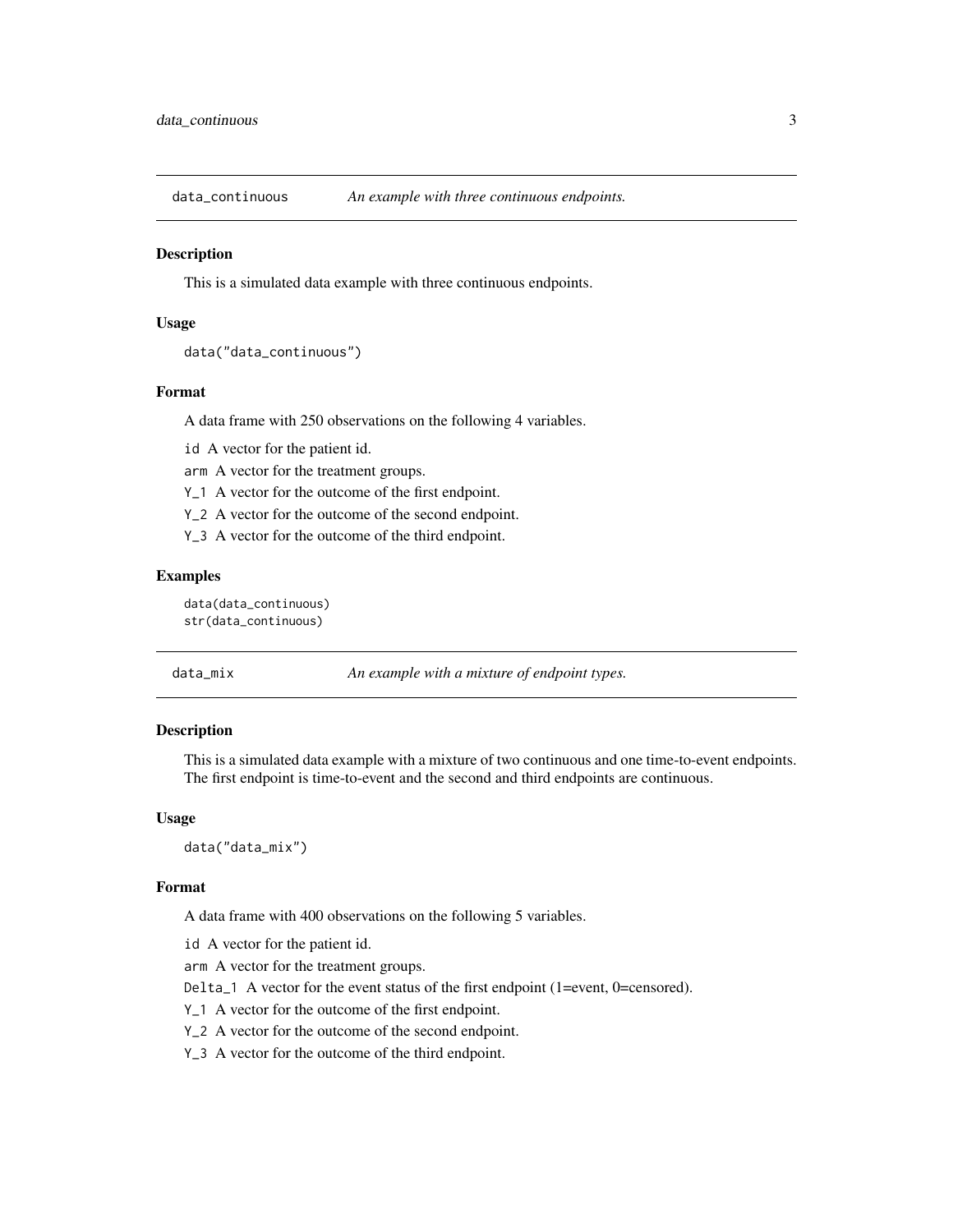## Examples

```
data(data_mix)
str(data_mix)
```
data\_mix\_stratum *An example with a mixture of endpoint types with three strata.*

#### Description

This is a simulated data example with a mixture of two continuous and one time-to-event endpoints with three strata. The first endpoint is time-to-event and the second and third endpoints are continuous.

#### Usage

```
data("data_mix_stratum")
```
## Format

A data frame with 400 observations on the following 6 variables.

id A vector for the patient id.

arm A vector for the treatment groups.

stratum A vector for the stratum.

Delta<sub>1</sub> A vector for the event status of the first endpoint (1=event, 0=censored).

Y\_1 A vector for the outcome of the first endpoint.

Y\_2 A vector for the outcome of the second endpoint.

Y\_3 A vector for the outcome of the third endpoint.

```
data(data_mix_stratum)
str(data_mix_stratum)
```
<span id="page-3-0"></span>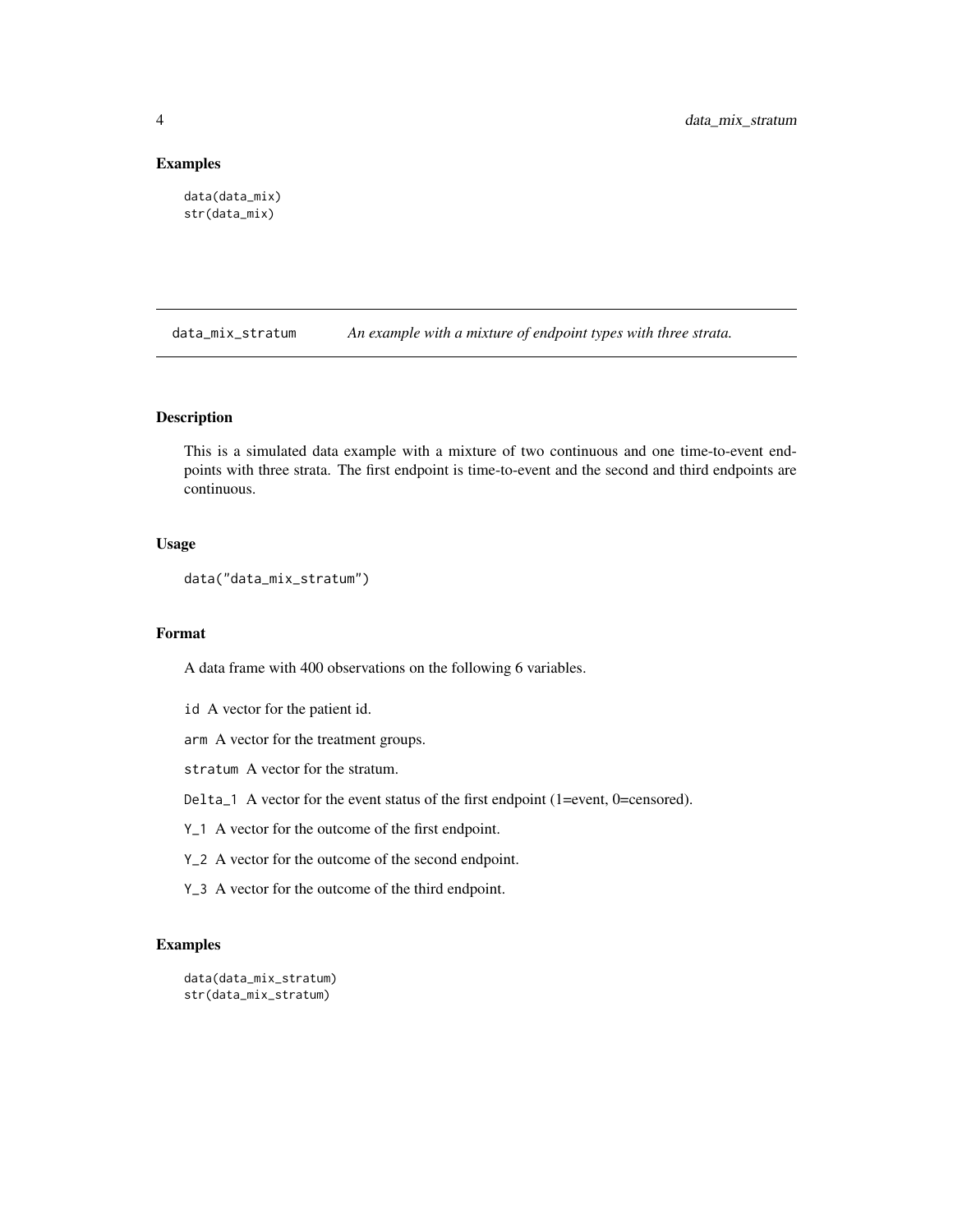<span id="page-4-0"></span>

#### Description

This is a simulated data example with three time-to-event endpoints.

#### Usage

data("data\_tte")

#### Format

A data frame with 400 observations on the following 7 variables.

id A vector for the patient id.

arm A vector for the treatment groups.

Delta<sub>1</sub> A vector for the event status of the first endpoint (1=event, 0=censored).

Delta\_2 A vector for the event status of the second endpoint (1=event, 0=censored).

Delta\_3 A vector for the event status of the third endpoint (1=event, 0=censored).

Y\_1 A vector for the outcome of the first endpoint.

Y\_2 A vector for the outcome of the second endpoint.

Y\_3 A vector for the outcome of the third endpoint.

#### Examples

data(data\_tte) str(data\_tte)

partition\_t.plot *Plot the Win Proportion over the Study Time.*

#### Description

A plot for the win proportions of the treatment/control group over the study time, for time-to-event endpoints only. The function "win.stat" is called to calculate the win proportions at each time in the plot function.

#### Usage

```
partition_t.plot(data, Ctime = Inf, arm.name = c(1, 2), priority = c(1, 2),
censoring_adjust = "No", Z_t_ttrt = NULL, Z_tcon = NULL, tau = 0,
plotTimeUnit = NULL, trt_group = c("both","trt","con"),
win.startegy = NULL, ...)
```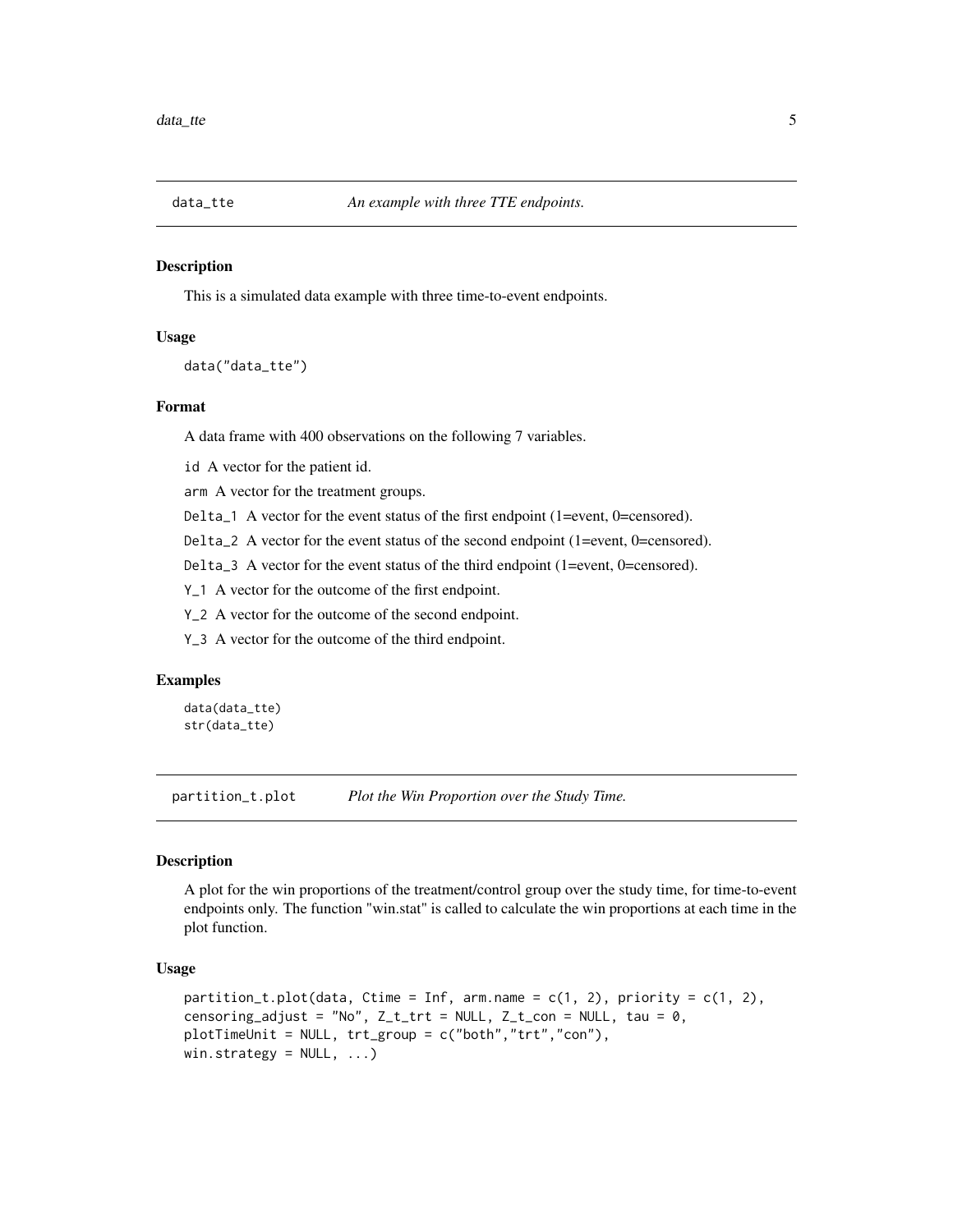| data             | The analysis dataset which contains the following variables:                                                                                                                                                                                                                                 |
|------------------|----------------------------------------------------------------------------------------------------------------------------------------------------------------------------------------------------------------------------------------------------------------------------------------------|
|                  | • arm: A vector for the treatment groups. Alternative names for "arm" in-<br>clude "trt", "treat" and "treatment".                                                                                                                                                                           |
|                  | • idA vector for the patient id.                                                                                                                                                                                                                                                             |
|                  | • stratum: A vector for the stratum.                                                                                                                                                                                                                                                         |
|                  | • Delta_j: A vector for the event status of the j-th endpoint if the endpoint is<br>a time-to-event outcome (1=event, 0=censored).                                                                                                                                                           |
|                  | • $Y_i$ : A vector for the outcome of the j-th endpoint, for time-to-event out-<br>come, $Y_i$ is a vector for the observed time.                                                                                                                                                            |
|                  | • Start_time: A vector for the time when each of the individuals is first ac-<br>crued to study.                                                                                                                                                                                             |
| Ctime            | A vector of study times, at which the win proportions are to be plotted. Study<br>time for a subject is the time since the subject is accrued, default is Inf.                                                                                                                               |
| arm.name         | A vector for the two treatments, default to be $c(1,2)$ . The first value is for the<br>treatment group, and the second value is for the control group.                                                                                                                                      |
| priority         | Importance order (from the most to the least important). For example, given<br>three endpoints with the importance order as Endpoint 3, Endpoint 2, and End-<br>point 1, input priority = $c(3,2,1)$ .                                                                                       |
| censoring_adjust |                                                                                                                                                                                                                                                                                              |
|                  | The method to adjust censoring for the kernal functions. Possible choices are<br>listed below.                                                                                                                                                                                               |
|                  | • "No": Without an adjustment.                                                                                                                                                                                                                                                               |
|                  | • "IPCW": IPCW (inverse-probability-of-censoring weighting) adjustment<br>for censoring using the Kaplan-Meier estimator.                                                                                                                                                                    |
|                  | • "CovIPCW": IPCW adjustment for censoring using the time dependent<br>Cox model.                                                                                                                                                                                                            |
| $Z_t$ trt        | A matrix of the covariate history in the treatment group, each row is a $(p+2)$<br>vector: the first two columns are id, time, the other p columns are the covari-<br>ates (vector of length p). The baseline covariates are provided as the observed<br>covariates corresponding to time 0. |
| $Z_t_{con}$      | A matrix of the covariate history in the control group, each row is a $(p+2)$ vector:<br>the first two columns are id, time, the other p columns are the covariates (vector<br>of length p). The baseline covariates are provided as the observed covariates<br>corresponding to time 0.     |
| tau              | A vector of numerical value for the magnitude of difference to determine win/loss/tie<br>for each endpoint. Tau is applicable for TTE endpoints and continuous end-<br>points; tau is fixed as 0 for binary endpoints. Default is 0 for all endpoints.                                       |
| plotTimeUnit     | The time units, e.g., "days", "months", "years", default as NULL.                                                                                                                                                                                                                            |
| trt_group        | An argument to decide the arms for which the win proportions over time are<br>plotted, possible choices include "both", "trt" and "con". Default is "both", i.e.,<br>by default the win proportion over time is plotted both for the treatment group<br>and for the control group.           |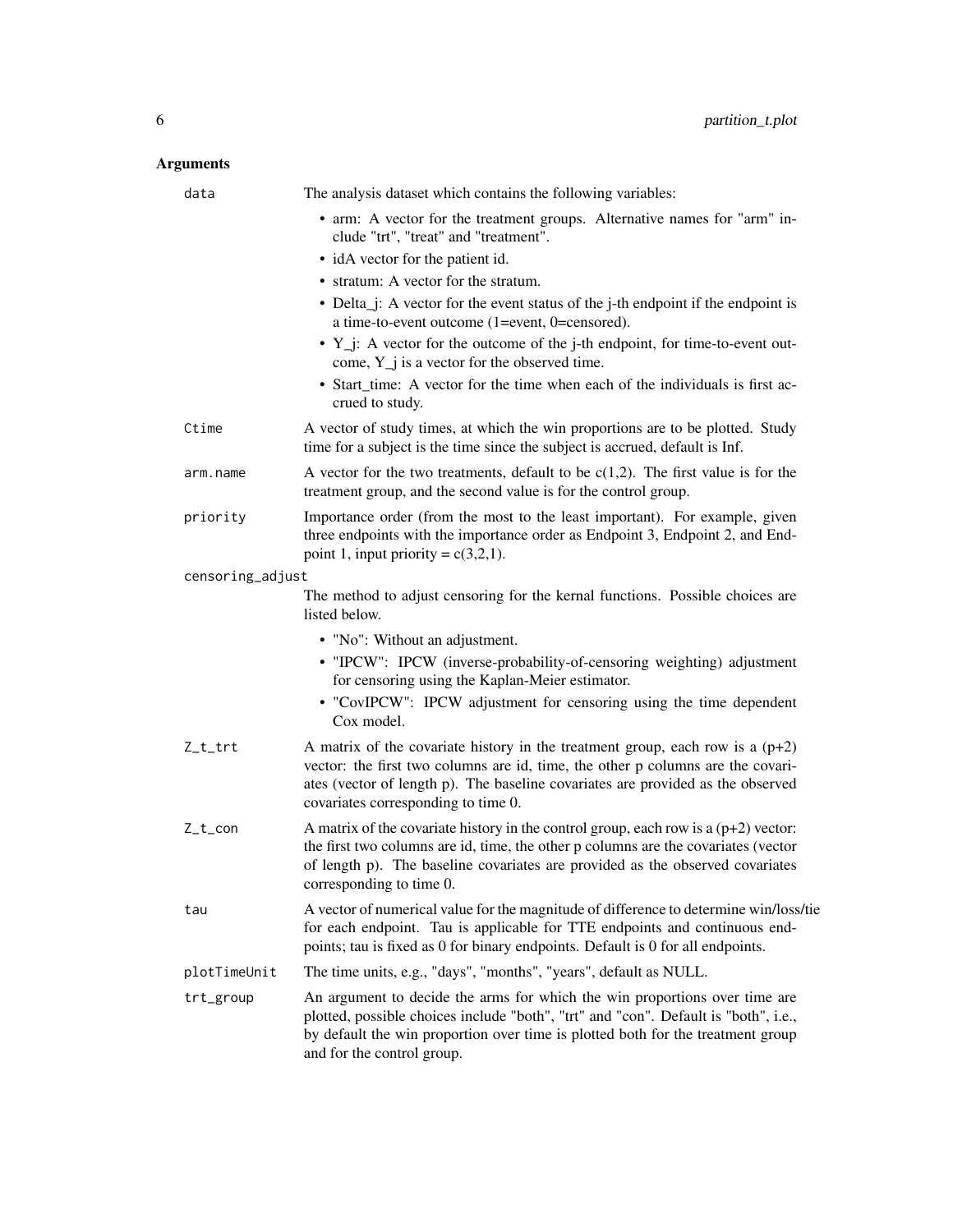#### <span id="page-6-0"></span>sim.data 7

| win.strategy | The strategy to determine the win status. Default as NULL. If NULL, the default<br>win strategy funtion "win.strategy.default" is called, see win.strategy.default for<br>more details. Users can also define their own "win.strategy" function. |
|--------------|--------------------------------------------------------------------------------------------------------------------------------------------------------------------------------------------------------------------------------------------------|
| $\cdot$      | Argument passed from user defined functions "win.strategy" if there is any. For<br>instructions on this "win.strategy" function, see win.strategy.default for more<br>details.                                                                   |

#### Value

A ggplot2 object.

#### Examples

```
#### An simulated example with two TTE endpoints.
data <- sim.data(n_trt = 200, n_con = 200, n_ep = 2, arm.name = c("A", "B"),
ep_type = "tte", cdist_rate = 0.5, sim</u>0, = "copula",copula_trt=copula::normalCopula(0.9), margins_trt=c("gamma", "beta"),
paramMargins_trt=list(list(shape=2, scale=1),list(shape1=2, shape2=2)),
copula_con=copula::normalCopula(0.9), margins_con=c("gamma", "beta"),
paramMargins_con=list(list(shape=2, scale=1),list(shape1=2, shape2=2)),
max_accrual_time = 5)
partition_t.plot(data, Ctime = seq(0,8,0.2), arm.name = c("A","B"),
priority = c(1,2), tau = 0, plotTimeUnit = "days", trt_group = "both")
#### An simulated example with three TTE endpoints.
data <- sim.data(n_trt = 200, n_con = 200, n_ep = 3, arm.name = c("A", "B"),
ep_type = "tte", cdist.rate = 1, sim_method = "copula",
copula_trt=copula::normalCopula(param=c(0.9,0.8,0.95), dim = 3, dispstr = "un"),
margins_trt=c("gamma", "beta", "gamma"),
paramMargins_trt=list(list(shape=2, scale=2),list(shape1=2, shape2=2),list(shape=2, scale=3)),
copula_con=copula::normalCopula(param=c(0.9, 0.8, 0.95), dim = 3, dispstr = "un"),
margins_con=c("gamma", "beta", "gamma"),
paramMargins_con=list(list(shape=2, scale=1),list(shape1=2, shape2=1),list(shape=2, scale=2)),
max_accrual_time = 5)
```

```
partition_t.plot(data, Ctime = c(seq(0, 8, 0.5), seq(8.1, 10, 0.1)), arm.name = c("A", "B"),priority = c(3,2,1), tau = 0, plotTimeUnit = "years", trt_group = "trt")
```
sim.data *Function for Data Simulation*

#### **Description**

A function to simulate a dataset with dependent endpoints. The time-to-event endpoints generated are assumed to have noninformative censoring.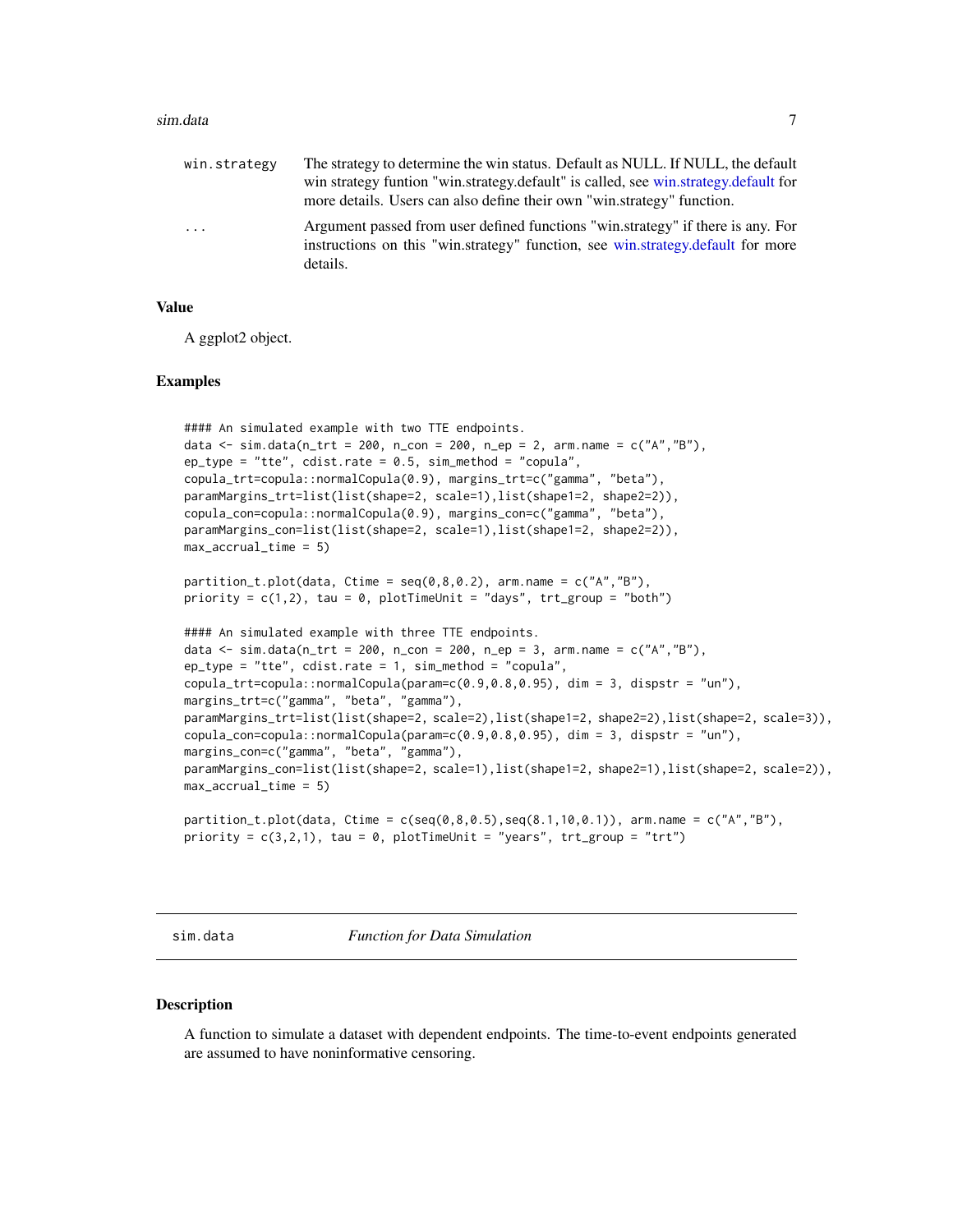```
sim.data(randomseed = 12345, n_trt = 200, n_con = 200, n_ep = 2, n_stratum = 1,
arm.name = c(1,2), ep_type, cdist_rate, sim\_method = "copula",copula_trt = NULL, margins_trt = NULL, paramMargins_trt = NULL,
copula_con = NULL, margins_con = NULL, paramMargins_con = NULL,
rate_trt = NULL, rate_con = NULL, max_accrual_time = NULL)
```

| randomseed         | The random seed.                                                                                                                                                                                                                                                            |
|--------------------|-----------------------------------------------------------------------------------------------------------------------------------------------------------------------------------------------------------------------------------------------------------------------------|
| n_trt              | The number of individuals in the treatment group.                                                                                                                                                                                                                           |
| $n_{\text{-}}$ con | The number of individuals in the control group.                                                                                                                                                                                                                             |
| $n$ _ep            | The number of endpoints.                                                                                                                                                                                                                                                    |
| n_stratum          | The number of strata. For the simulated dataset, n_stratum is fixed at 1 assuming<br>homogeneous population.                                                                                                                                                                |
| arm.name           | A vector for the labels of the two experimental arms, default to be $c(1,2)$ . The<br>first label is for the treatment group, and the second label is for the control group.                                                                                                |
| ep_type            | A vector for the outcome type for each endpoint. If scalar, the function will treat<br>all the endpoints as the same type. The types of outcome include:                                                                                                                    |
|                    | • "tte": Time-to-event outcome, with the default win strategy: the treatment<br>group wins if $min(T_{trt}, C_{trt}, C_{con} + tau) > T_{con} + tau$ .                                                                                                                      |
|                    | • "continuous": Continuous outcome, with the default win strategy: the treat-<br>ment group wins if $Y_{\text{trt}} > Y_{\text{con}} + \text{tau}$ .                                                                                                                        |
|                    | • "binary": Binary outcome coded as 0/1, with the default win strategy: 1 is<br>the winner over 0.                                                                                                                                                                          |
| cdist.rate         | The censoring time is generated from an exponential distribution. This argument<br>is a vector with the rate of the censoring distribution for each time-to-event end-<br>point. If scalar, the function will treat all the rate for censoring distribution as<br>the same. |
|                    |                                                                                                                                                                                                                                                                             |
| sim_method         | Method used to generate multivariate dependence. Possible choices include<br>"copula" and "tte_exponential"                                                                                                                                                                 |
| copula_trt         | an object of "copula" for the treatment group.                                                                                                                                                                                                                              |
| margins_trt        | a character vector specifying all the parametric marginal distributions for the<br>treatment group. See details in the R documentation for function "copula::Mvd".                                                                                                          |
| paramMargins_trt   |                                                                                                                                                                                                                                                                             |
|                    | a list for which each element is a list (or numeric vectors) of named components,<br>giving the parameter values of the marginal distributions for the treatment group.<br>See details in the R documentation for function "copula::Mvd".                                   |
| copula_con         | Same argument as "copula_trt" for the control group.                                                                                                                                                                                                                        |
| margins_con        | Same argument as "margins_trt" for the control group.                                                                                                                                                                                                                       |
| paramMargins_con   | Same argument as "paramMargins_trt" for the control group.                                                                                                                                                                                                                  |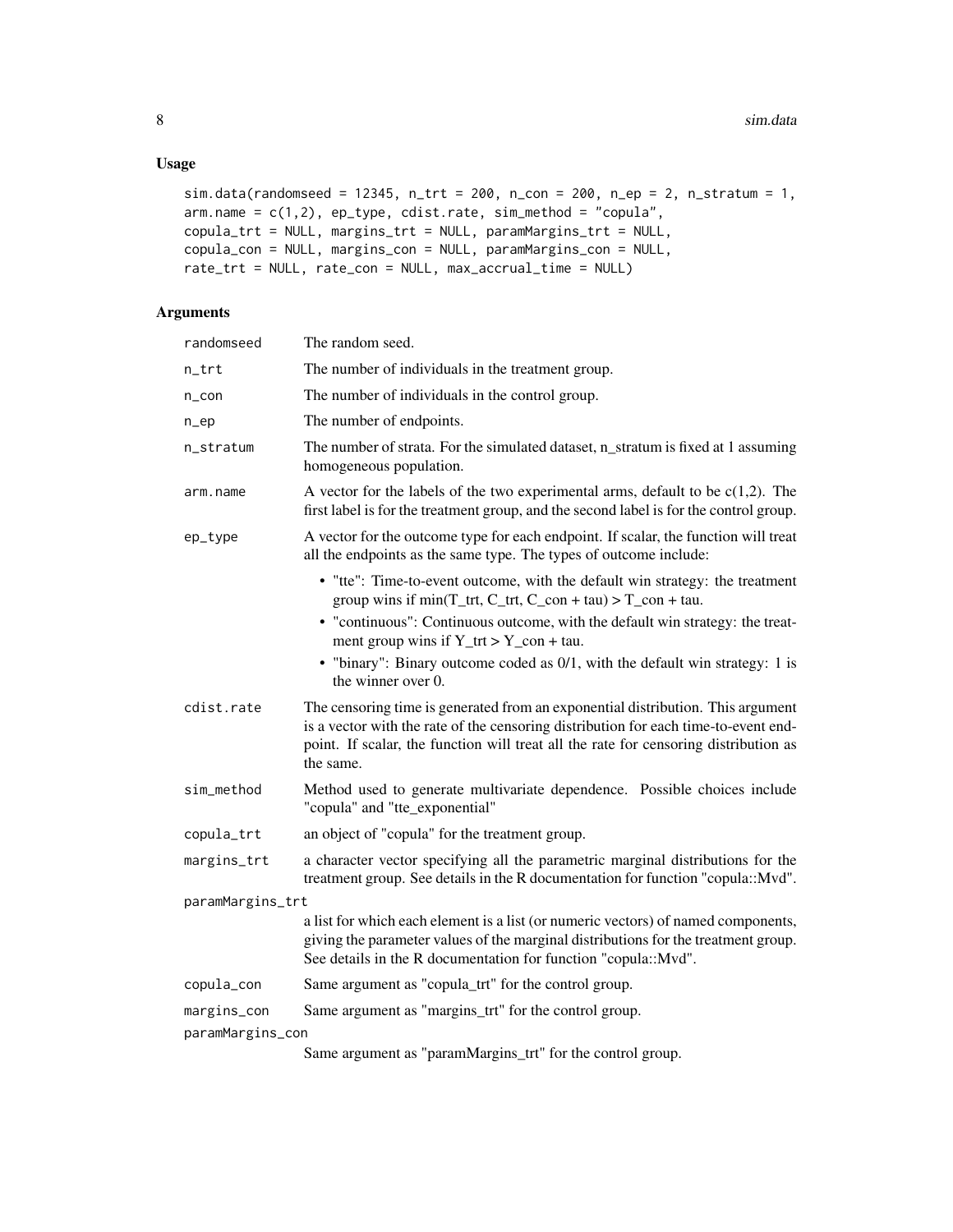#### sim.data 9

| rate_trt         | A vector of the rate in the treatment group for each time-to-event endpoint fol-<br>lowing an exponential distribution when "sim_method" is set to be the option<br>"tte exponential". |
|------------------|----------------------------------------------------------------------------------------------------------------------------------------------------------------------------------------|
| rate_con         | A vector of the rate in the control group for each time-to-event endpoint fol-<br>lowing an exponential distribution when "sim_method" is set to be the option<br>"tte exponential".   |
| max_accrual_time |                                                                                                                                                                                        |
|                  | if specified, simulate the study entry time for each individual from uniform dis-<br>tribution $U(0, max$ accrual time).                                                               |

#### Details

To learn more about "copula", please refer to a discussion on modelling dependence with copulas with the link <https://datascienceplus.com/modelling-dependence-with-copulas/>. It shows on a high level how copula works, how to use a copula in R using the copula package and then provides a simple example. Moreover, when "sim\_method" is set to be the option "tte\_exponential", we simulate two endpoints based on the exponential distribution. Dependence between the two simulated endpoints is introduced, as the earlier endpoint takes the min of the two simulated exponential variables.

#### Value

data The analysis dataset which contains the following variables:

- arm: A vector for the treatment group (trt =  $1/2$ ), 1 represents the treatment group and 2 represents the control group.
- stratum: A vector for the stratum number. Alternative names for "stratum" include "group", "level" and "grade".
- Delta<sub>l</sub>: A vector for the event status of the j-th endpoint if the endpoint is time-to-event outcome (1=event, 0=censored).
- Y j: A vector for the outcome of the j-th endpoint, for time-to-event outcome, it would be a vector of simulated time.
- Start\_time: A vector for the time when each of the individuals is first accrued to study. Valid only if "max\_accrual\_time" is not NULL.

#### Examples

#### Generate with copula: This example is for three endpoints, noted as Y\_1, Y\_2, and Y\_3, #### with endpoint type as TTE, TTE and continuous.

#### For both the treatment group and the control group, the correlation coefficients #### cor(Y\_1,Y\_2), cor(Y\_1,Y\_3) and cor(Y\_2,Y\_3) are 0.9, 0.8 and 0.95, respectively. #### For each treatment group, the marginal distribution for Y\_1, Y\_2, and Y\_3 are Gamma, #### Beta and Student t specified as a vector in "margins\_trt"/"margins\_con". The parameters #### are specified as a list corresponding to the margianl distributions in "paramMargins\_trt" #### or "paramMargins\_con".

sim.data <- sim.data(n\_trt = 150, n\_con = 100, n\_ep = 3, arm.name =  $c("A", "B")$ , ep\_type = c("tte","tte","continuous"), cdist.rate = 0.5, sim\_method = "copula",  $copula\_trt=copula::normalCopula(param=c(0.9,0.8,0.95), dim = 3, dispstr = "un"),$ margins\_trt=c("gamma", "beta", "t"),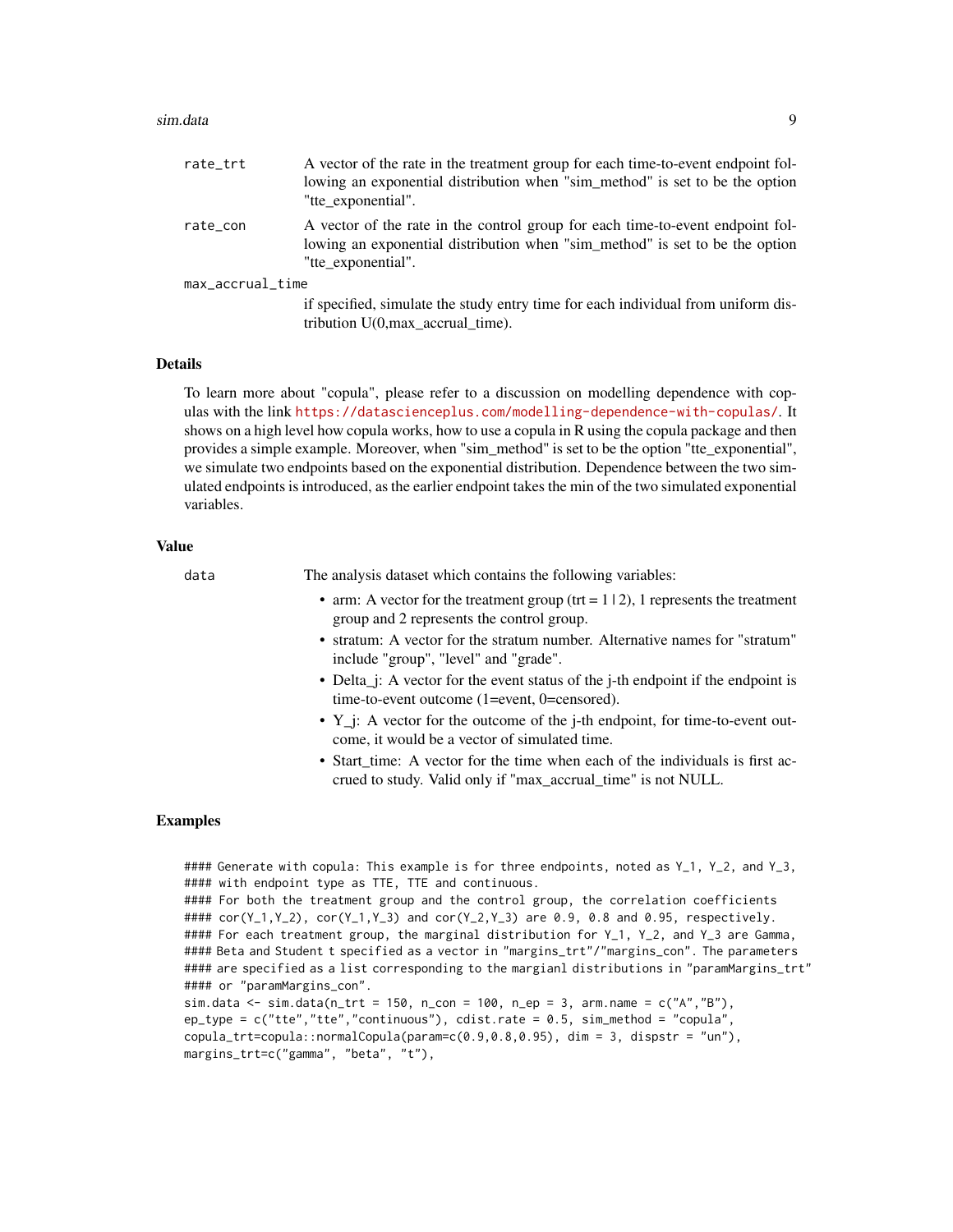```
paramMargins_trt=list(list(shape=2, scale=1),list(shape1=2, shape2=2),list(df=5)),
copula_con=copula::normalCopula(param=c(0.9, 0.8, 0.95), dim = 3, dispstr = "un"),
margins_con=c("gamma", "beta", "t"),
paramMargins_con=list(list(shape=1, scale=1),list(shape1=1, shape2=2),list(df=2)),
max_accrual_time = 5)
win_stat <- win.stat(data = sim.data, ep_type = c("tte","tte","continuous"),
arm.name = c("A", "B"), priority = c(1, 2, 3))#### Generate two TTE endpoints with the more important TTE endpoint expected to occur later
#### with exponential distribution.
sim.data2 <- sim.data(n_trt = 150, n_con = 100, n_ep = 2, arm.name = c("A", "B"),
ep_type = c("tte","tte"), cdist.rate = 0.5, sim_method = "tte_exponential",
rate_trt = c(0.2, 0.25), rate_con = c(0.4, 0.5), max_accrual_time = 5)
win_stat2 <- win.stat(data = sim.data2, ep_type = c("tte", "tte"), arm.name = c("A", "B"),priority = c(1,2))
```
stat\_t.plot *Plot Win Statistics over the Study Time.*

#### Description

Plot the win statistics as a function of the study time for time-to-event endpoints only. The function "win.stat" is called to calculate the win statistics at each time in the plot function.

#### Usage

```
stat_t.plot(data, Ctime = Inf, arm.name = c(1,2), priority = c(1,2),
statistic = c("WR","NB","WO"),
Z_tt_trt = NULL, Z_t_con = NULL, tau = 0,
weight = c("unstratified","MH-type","wt.stratum1","wt.stratum2","equal"),
censoring_adjust = c("No","IPCW","CovIPCW"),
win.strategy = NULL, plotTimeUnit = NULL,
plot_CI = FALSE, alpha = 0.05, ...)
```

| .    |                                                                                                                                                               |
|------|---------------------------------------------------------------------------------------------------------------------------------------------------------------|
| data | The analysis dataset which contains the following variables:                                                                                                  |
|      | • arm: A vector for the treatment group (trt = $1 \mid 2$ ), trt is the new treatment.<br>Alternative names for "arm" include "trt", "treat" and "treatment". |
|      | • idA vector for the patient id.                                                                                                                              |
|      | • stratum: A vector for the stratum.                                                                                                                          |
|      | • Delta <sub>l</sub> : A vector for the event status of the j-th endpoint if the endpoint is<br>a time-to-event outcome $(1=$ event, $0=$ censored).          |
|      | • $Y_i$ : A vector for the outcome of the j-th endpoint, for a time-to-event<br>outcome, it would be a vector for time.                                       |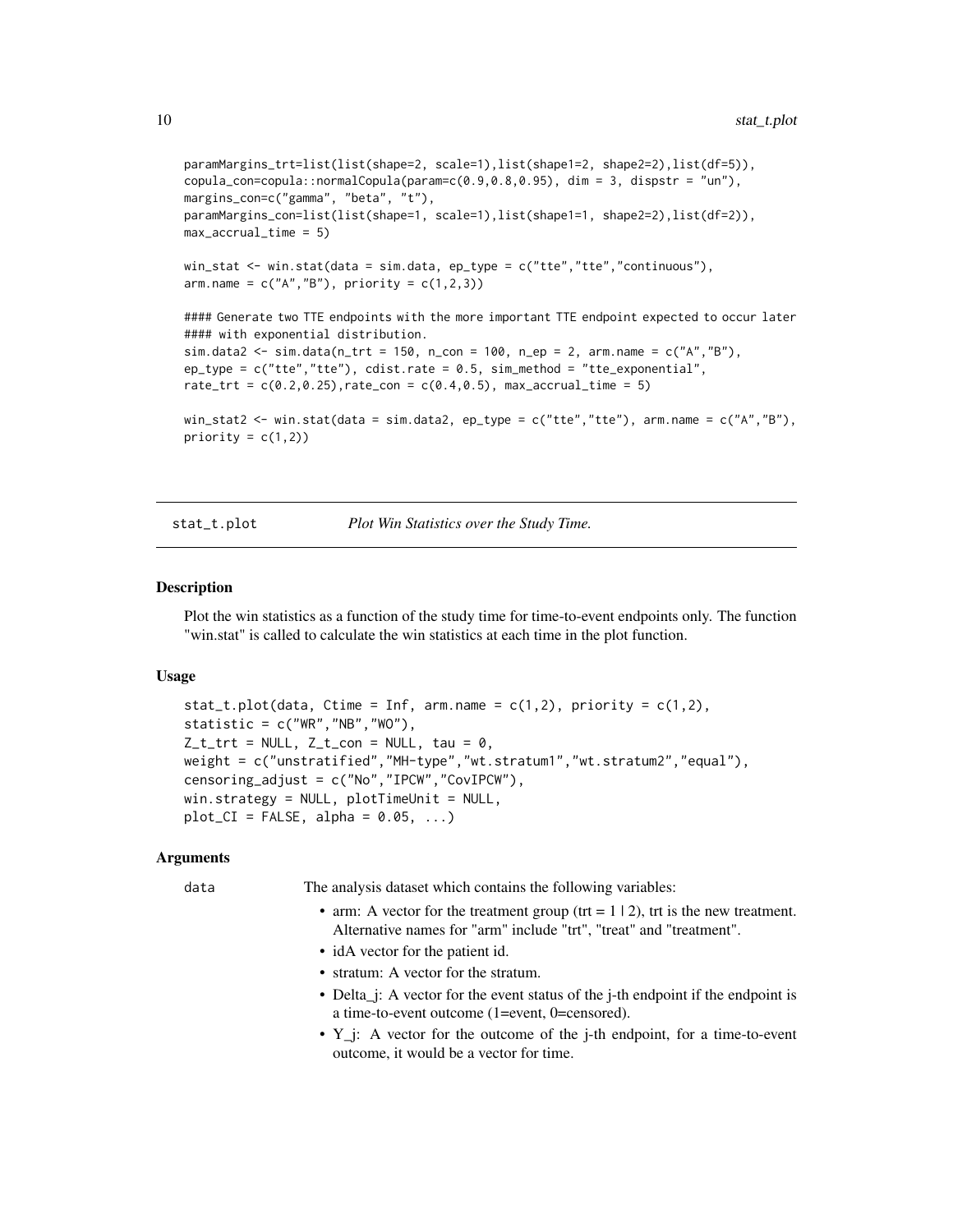|                  | • Start_time: A vector for the time when each of the individuals is first ac-<br>crued to study.                                                                                                                                                                                                                                 |
|------------------|----------------------------------------------------------------------------------------------------------------------------------------------------------------------------------------------------------------------------------------------------------------------------------------------------------------------------------|
| Ctime            | A vector of study times, at which the win proportions are to be plotted. Study<br>time for a subject is the time since the subject is accrued, default as Inf.                                                                                                                                                                   |
| arm.name         | A vector for the labels of the two experimental arms, default to be $c(1,2)$ . The<br>first label is for the treatment group, and the second label is for the control group.                                                                                                                                                     |
| priority         | Importance order (from the most to the least important). For example, given<br>three endpoints with the importance order as Endpoint 3, Endpoint 2, and End-<br>point 1, input priority = $c(3,2,1)$ .                                                                                                                           |
| statistic        | The win statistic to be plotted.                                                                                                                                                                                                                                                                                                 |
|                  | • "WR": Win ratio.                                                                                                                                                                                                                                                                                                               |
|                  | • "NB": Net benefit.                                                                                                                                                                                                                                                                                                             |
|                  | • "WO": Win odds.                                                                                                                                                                                                                                                                                                                |
| $Z_t$ trt        | A matrix for the covariate history, each row is a $(p+2)$ vector for one record of<br>each subject in the treatment group. The first two columns are subject id, time,<br>the other columns are the covariates (vector of length p). The baseline covariates<br>are provided as the observed covariates corresponding to time 0. |
| $Z_t_{con}$      | A matrix for the covariate history, each row is a $(p+2)$ vector for one record of<br>each subject in the control group. The first two columns are subject id, time, the<br>other columns are the covariates (vector of length p). The baseline covariates<br>are provided as the observed covariates corresponding to time 0.   |
| tau              | A vector of numerical value for the magnitude of difference to determine win/loss/tie<br>for each endpoint. If tau is input as scalar, the function treat the taus for TTE<br>endpoints and continuous endpoints to be the same and taus for binary endpoints<br>as 0. Default as 0 for all endpoints.                           |
| weight           | The weighting method for each stratum. Default is "unstratified" for unstratified<br>analysis. A stratified analysis is performed if other weight option is specified.<br>Other possible choices for this argument are listed below.                                                                                             |
|                  | • "MH-type": weight the wins with the reciprocal of the stratum size follow-<br>ing the Mantel-Haenszel type stratified analysis as described in Dong et al.<br>(2018).                                                                                                                                                          |
|                  | • "wt.stratum1": weight the win statistics with weight equal to the number of<br>subjects in each stratum divided by the total number of subjects.                                                                                                                                                                               |
|                  | • "wt.stratum2": weight the win statistics with weight equal to the number of<br>subjects with events (of any TTE endpoint) in each stratum divided by the<br>total number of subjects with events (of any TTE endpoint).                                                                                                        |
|                  | • "equal": set equal weights for all stratum.                                                                                                                                                                                                                                                                                    |
| censoring_adjust |                                                                                                                                                                                                                                                                                                                                  |
|                  | The method to adjust censoring for the kernal functions. Possible choices are<br>listed below.                                                                                                                                                                                                                                   |
|                  | • "No": Without using the IPCW approach to dealing with the censoring.                                                                                                                                                                                                                                                           |
|                  | • "IPCW": IPCW adjustment for censoring with the Kaplan-Meier estimator.                                                                                                                                                                                                                                                         |
|                  | • "CovIPCW": IPCW adjustment for censoring with the time dependent Cox<br>model.                                                                                                                                                                                                                                                 |
|                  |                                                                                                                                                                                                                                                                                                                                  |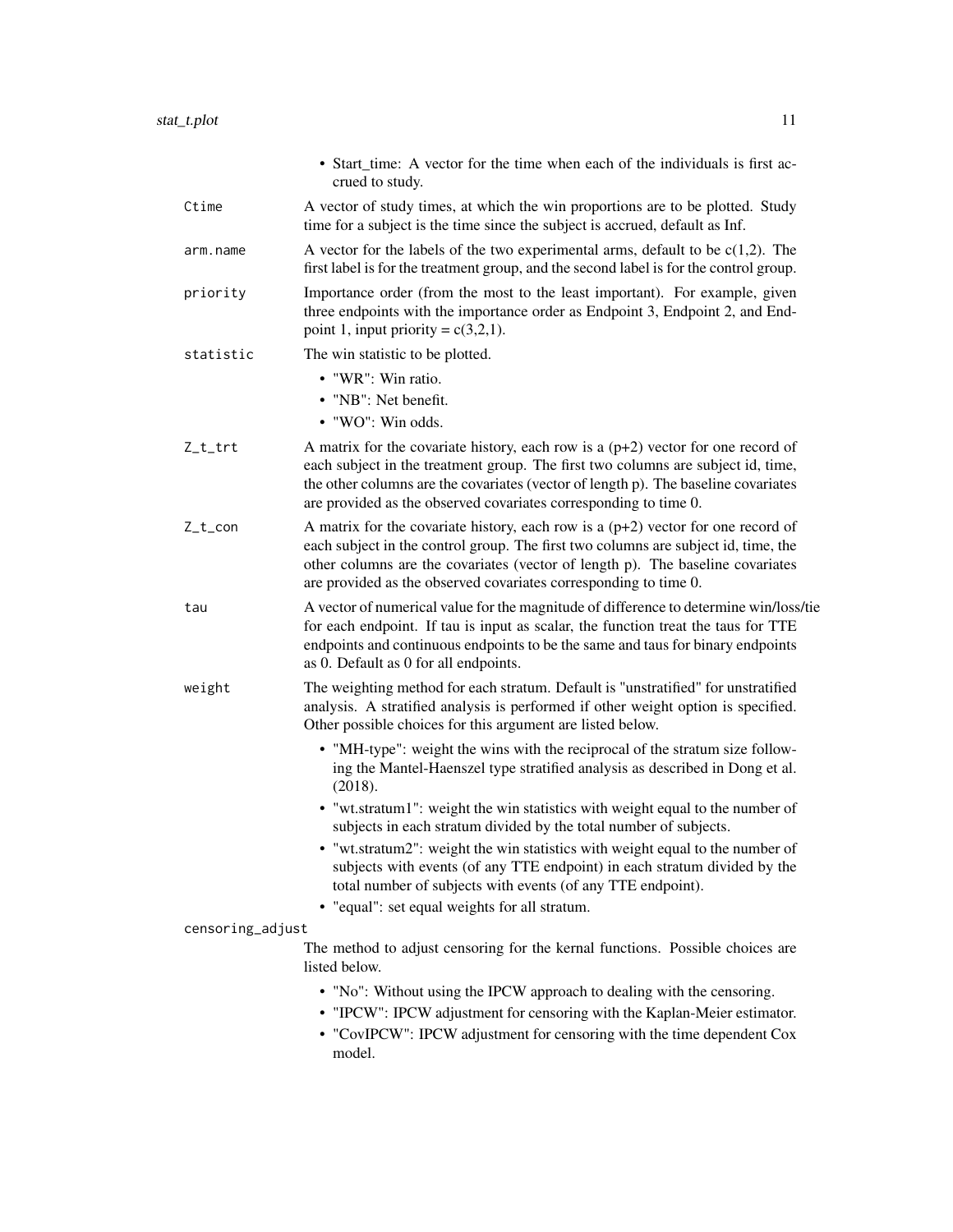<span id="page-11-0"></span>

| win.strategy | The strategy to determine the win status. Default as NULL. If NULL, the default<br>win strategy funtion "win.strategy.default" is called, see win.strategy.default for<br>more details. Users can also define their own "win.strategy" function. |
|--------------|--------------------------------------------------------------------------------------------------------------------------------------------------------------------------------------------------------------------------------------------------|
| plotTimeUnit | The time units, e.g., "days", "months", "years", default as NULL.                                                                                                                                                                                |
| plot_CI      | If TRUE, plot the pointwise confidence interval, default as FALSE.                                                                                                                                                                               |
| alpha        | The significance level, default to be 0.05.                                                                                                                                                                                                      |
| .            | Argument passed from user defined functions "win.strategy" if there is any. For<br>instructions on this "win.strategy" function, see win.strategy.default for more<br>details.                                                                   |

#### Value

A ggplot2 object.

```
#### An simulated example with two TTE endpoints.
data <- sim.data(n_trt = 200, n_con = 200, n_ep = 2, arm.name = c("A", "B"),
ep_type = "tte", cdist_rate = 0.5, sim-method = "copula",copula_trt=copula::normalCopula(0.9), margins_trt=c("gamma", "beta"),
paramMargins_trt=list(list(shape=2, scale=1),list(shape1=2, shape2=2)),
copula_con=copula::normalCopula(0.9), margins_con=c("gamma", "beta"),
paramMargins_con=list(list(shape=2, scale=1),list(shape1=2, shape2=2)),
max_accrual_time = 5)
stat_t.plot(data, arm.name = c("A", "B"), priority = c(1,2),
Ctime = seq(2, 12, 1), plotTimeUnit = "years", statistic = "WR", tau = 0,
weight = "unstratified", censoring_adjust = "No", plot_CI = TRUE)
#### An simulated example with three TTE endpoints.
data <- sim.data(n_trt = 200, n_con = 200, n_ep = 3, arm.name = c("A", "B"),
ep_type = "tte", colist_rate = 0.5, sim</u>nethod = "copula",copula_trt=copula::normalCopula(param=c(0.9, 0.8, 0.95), dim = 3, dispstr = "un"),
margins_trt=c("gamma", "beta", "t"),
paramMargins_trt=list(list(shape=2, scale=1),list(shape1=2, shape2=2),list(df=5)),
copula_con=copula::normalCopula(param=c(0.9, 0.8, 0.95), dim = 3, dispstr = "un"),
margins_con=c("gamma", "beta", "t"),
paramMargins_con=list(list(shape=1, scale=1),list(shape1=2, shape2=3),list(df=5)),
max_accrual_time = 5)
stat_t.plot(data, arm.name = c("A", "B"), priority = c(3,2,1),
Ctime = seq(1,8,0.5), plotTimeUnit = "years", statistic = "WR",
tau = 0, plot_CI = TRUE
```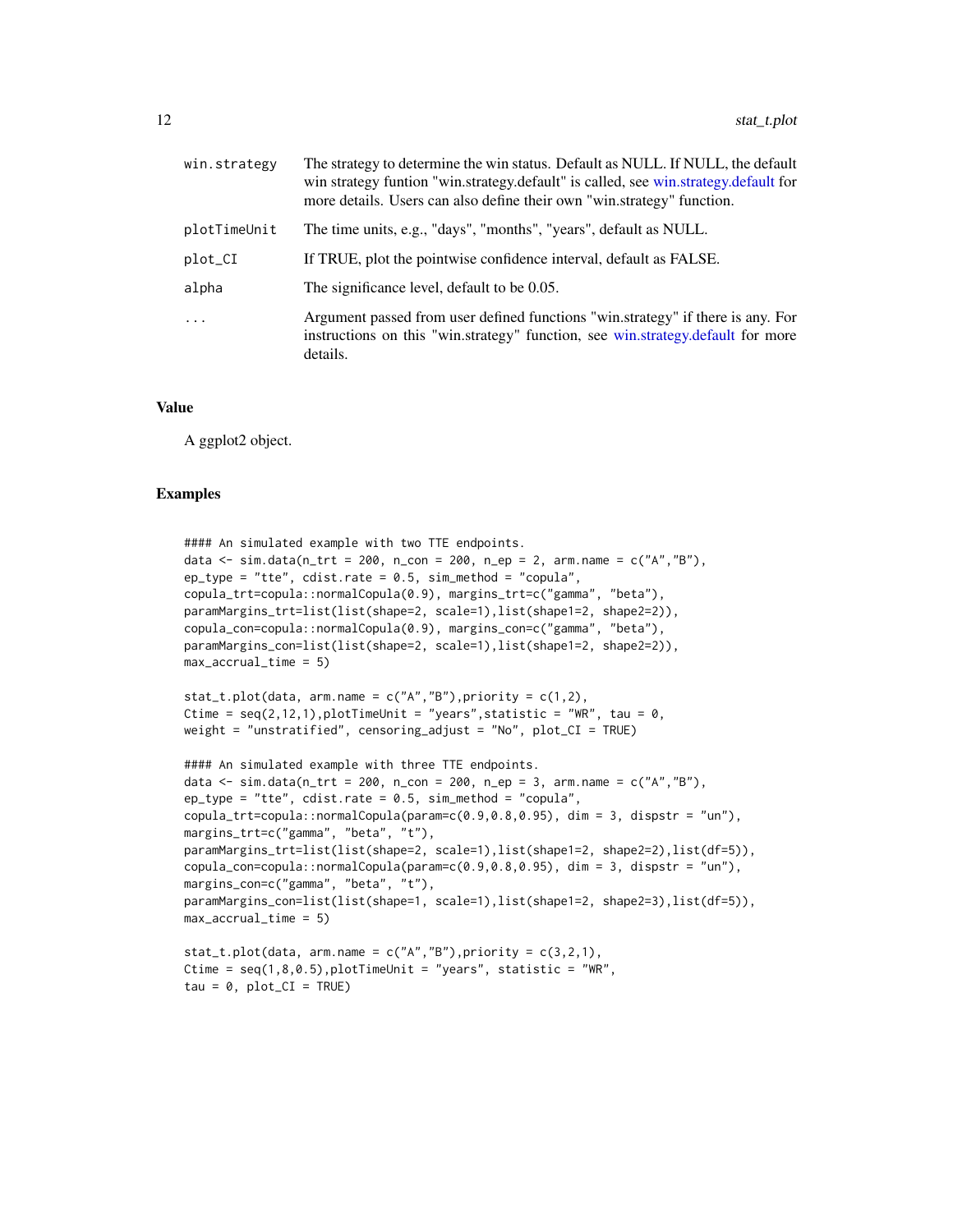<span id="page-12-0"></span>

## Description

Calculate the win statistics for a mixture type of outcomes including time-to-event outcome, continuous outcome and binary outcome.

## Usage

```
win.stat(data, ep_type, Z_tt_trt = NULL, Z_t_con = NULL, arm.name = c(1,2),
priority = c(1,2), alpha = 0.05, digit = 5, tau = 0, win.strategy = NULL,
pvalue = c("one-sided","two-sided"),
weight = c("unstratified","MH-type","wt.stratum1","wt.stratum2","equal"),
censoring_adjust = c("No","IPCW","CovIPCW"), var_method = c("Dong et al."),
summary.print = TRUE, ...)
```

| data       | The analysis dataset which contains the following variables:                                                                                                                                                                                                                                         |
|------------|------------------------------------------------------------------------------------------------------------------------------------------------------------------------------------------------------------------------------------------------------------------------------------------------------|
|            | • arm: A vector for the treatment groups. Alternative names for "arm" in-<br>clude "trt", "treat" and "treatment".                                                                                                                                                                                   |
|            | • idA vector for the patient id.                                                                                                                                                                                                                                                                     |
|            | • stratum: A vector for the stratum.                                                                                                                                                                                                                                                                 |
|            | • Delta_j: A vector for the event status of the j-th endpoint if the endpoint is<br>a time-to-event outcome (1=event, 0=censored).                                                                                                                                                                   |
|            | • $Y_i$ : A vector for the outcome of the j-th endpoint, for time-to-event out-<br>come, $Y_{i}$ is a vector for the observed time.                                                                                                                                                                  |
|            | • Start_time: A vector for the time when each of the individuals is first ac-<br>crued to study.                                                                                                                                                                                                     |
| ep_type    | A vector for the outcome type for each endpoint. If scalar, the function will treat<br>all the endpoints as the same type. The types of outcome include:                                                                                                                                             |
|            | • "tte": Time-to-event outcome, with the default win strategy: the treatment<br>group wins if $min(T_{trt}, C_{trt}, C_{con} + tau) > T_{con} + tau$ .                                                                                                                                               |
|            | • "continuous": Continuous outcome, with the default win strategy: the treat-<br>ment group wins if $Y_{\text{tr}} > Y_{\text{con}} + \text{tau}$ .                                                                                                                                                  |
|            | • "binary": Binary outcome coded as 0/1, with the default win strategy: 1 is<br>the winner over 0.                                                                                                                                                                                                   |
| $Z_t$ trt  | A matrix of the covariate history in the treatment group, each row is a $(p+2)$<br>vector: the first two columns are subject id, time, the other p columns are the<br>covariates (vector of length p). The baseline covariates are provided as the ob-<br>served covariates corresponding to time 0. |
| $Z_t$ _con | A matrix of the covariate history in the control group, each row is a $(p+2)$ vector:<br>the first two columns are subject id, time, the other p columns are the covariates<br>(vector of length p). The baseline covariates are provided as the observed co-<br>variates corresponding to time 0.   |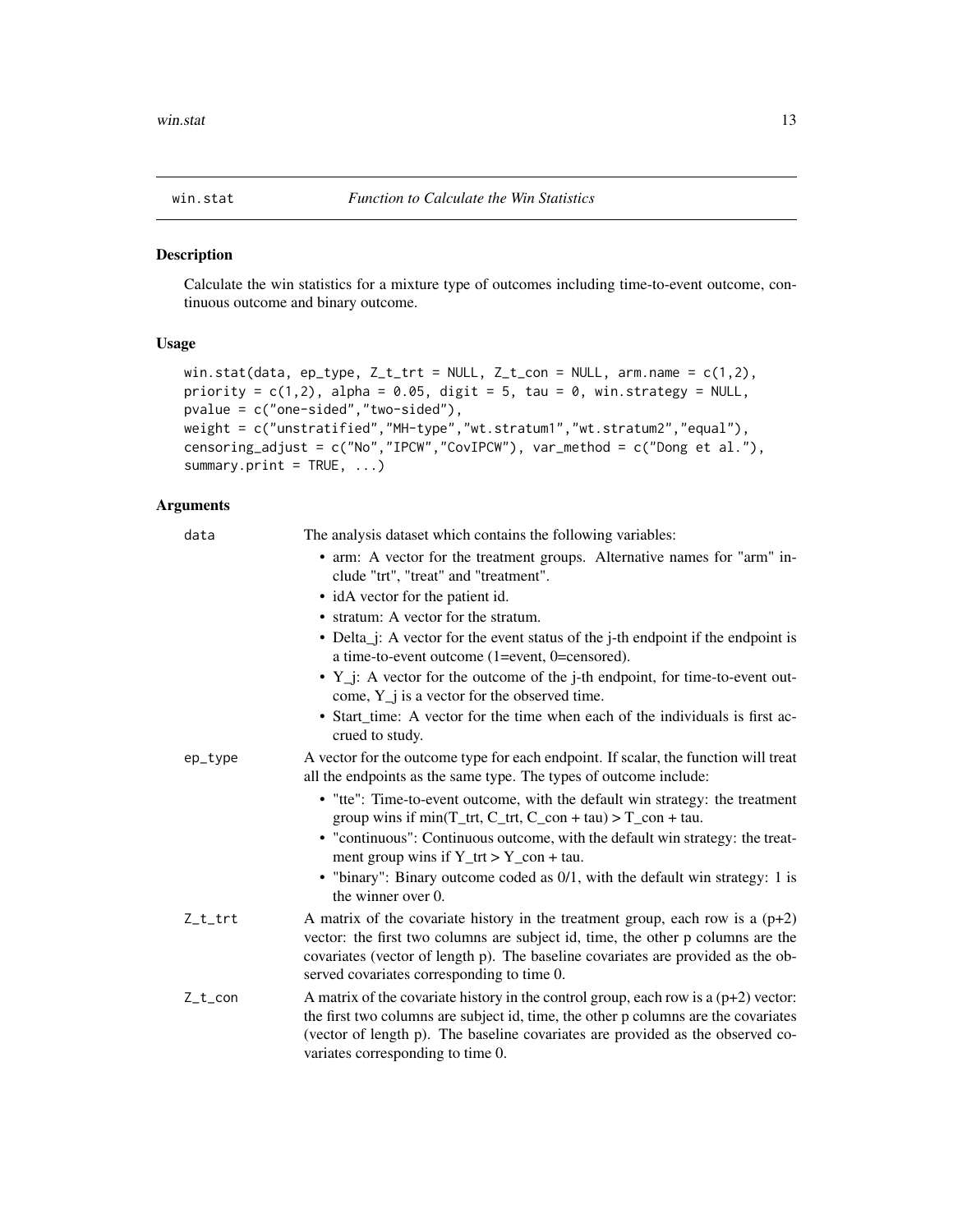<span id="page-13-0"></span>

| arm.name         | A vector for the labels of the two experimental arms, default to be $c(1,2)$ . The<br>first label is for the treatment group, and the second label is for the control group.                                                                           |
|------------------|--------------------------------------------------------------------------------------------------------------------------------------------------------------------------------------------------------------------------------------------------------|
| priority         | Importance order (from the most to the least important). For example, given<br>three endpoints with the importance order as Endpoint 3, Endpoint 2, and End-<br>point 1, input priority = $c(3,2,1)$ .                                                 |
| alpha            | The significance level, default to be 0.05.                                                                                                                                                                                                            |
| digit            | The number of digits for the output, default to be 5.                                                                                                                                                                                                  |
| tau              | A vector of numerical value for the magnitude of difference to determine win/loss/tie<br>for each endpoint. Tau is applicable for TTE endpoints and continuous end-<br>points; tau is fixed as 0 for binary endpoints. Default is 0 for all endpoints. |
| win.strategy     | The strategy to determine the win status. Default as NULL. If NULL, the default<br>win strategy funtion "win.strategy.default" is called, see win.strategy.default for<br>more details. Users can also define their own "win.strategy" function.       |
| pvalue           | The p-value type: "one-sided" or "two-sided".                                                                                                                                                                                                          |
| weight           | The weighting method for each stratum. Default is "unstratified" for unstratified<br>analysis. A stratified analysis is performed if other weight option is specified.<br>Other possible choices for this argument are listed below.                   |
|                  | • "MH-type": weight the wins with the reciprocal of the stratum size follow-<br>ing the Mantel-Haenszel type stratified analysis as described in Dong et al.<br>(2018).                                                                                |
|                  | • "wt.stratum1": weight the win statistics with weight equal to the number of<br>subjects in each stratum divided by the total number of subjects.                                                                                                     |
|                  | • "wt.stratum2": weight the win statistics with weight equal to the number of<br>subjects with events (of any TTE endpoint) in each stratum divided by the<br>total number of subjects with events (of any TTE endpoint).                              |
|                  | • "equal": set equal weights for all stratum.                                                                                                                                                                                                          |
| censoring_adjust |                                                                                                                                                                                                                                                        |
|                  | The method to adjust censoring for the kernal functions. Possible choices are<br>listed below.                                                                                                                                                         |
|                  | • "No": Without using the IPCW approach to dealing with the censoring.<br>• "IPCW": IPCW adjustment for censoring with the Kaplan-Meier estimator.<br>• "CovIPCW": IPCW adjustment for censoring with the time dependent Cox<br>model.                 |
| var_method       | The method to calculate variance.                                                                                                                                                                                                                      |
|                  | • "Dong et al.": The default method based on U-statistics described in Dong<br>et al. (2016)                                                                                                                                                           |
|                  | • "Luo et al.": This option is available only for data set with two endpoints<br>and without stratum. Obtain the win ratio and net benefits based on Luo<br>et.al $(2015)$ 's method.                                                                  |
|                  | Other methods may be added in future versions.                                                                                                                                                                                                         |
| summary.print    | If TRUE, print out a summary of the estimation and inference result for the win<br>statistics; If FALSE, return a list that summarizes the results. Default as TRUE.                                                                                   |
| .                | Argument passed from user defined functions "win.strategy" if there is any. For<br>instructions on this "win.strategy" function, see win.strategy.default for more<br>details.                                                                         |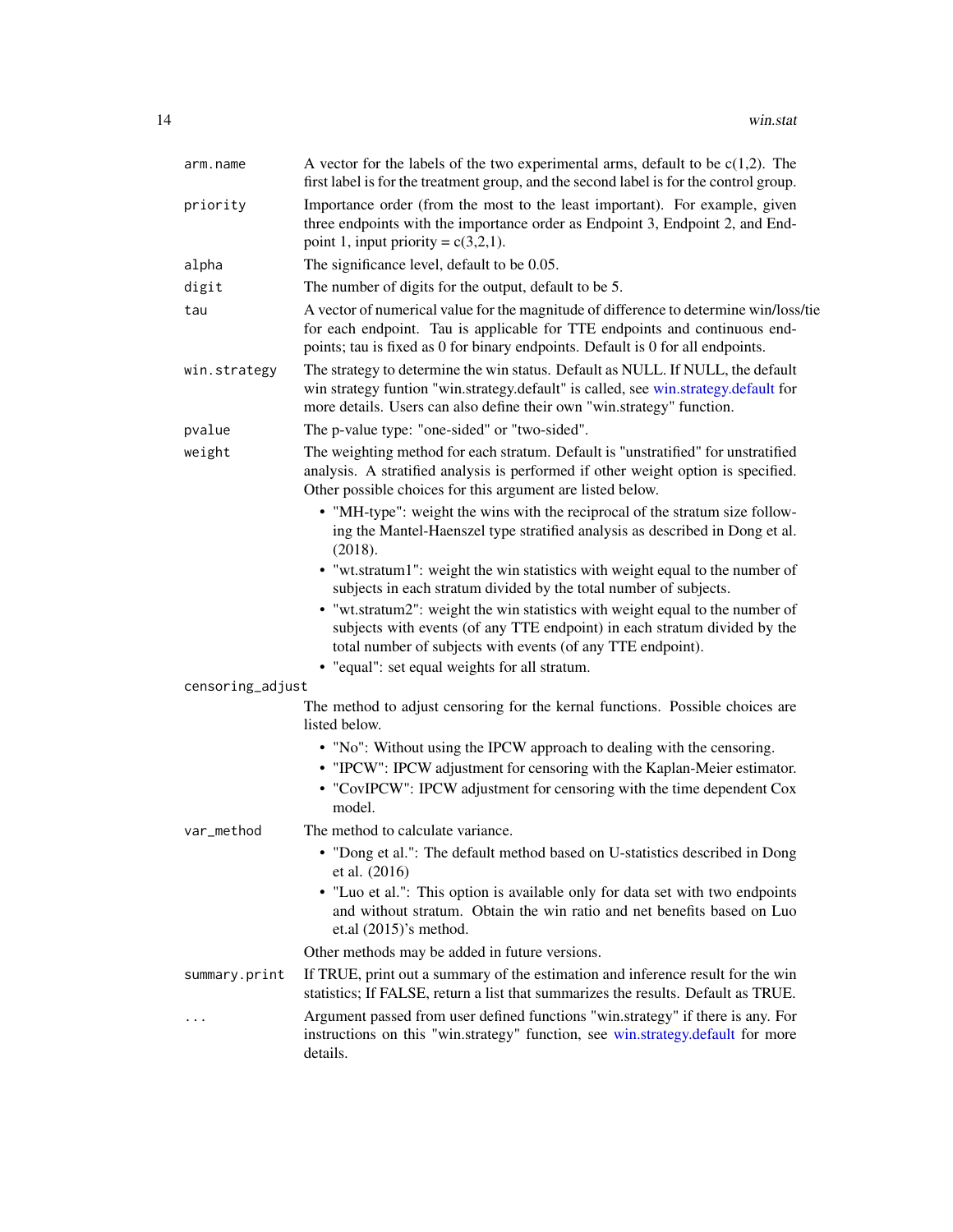#### win.stat 15

#### Details

The arguments of user defined "win.strategy" function must at least include the argument "trt\_con" and "priority". "priority" is defined the same as stated in the main function "win.stat". The intermediate analysis dataset "trt\_con" for the patient pairs (i.e., unmatched pairs, see Pocock et al., 2012) contains the following variables. Each row represents a pair.

- stratum: A vector for the stratum number of the unmatched pairs.
- pid trt: A vector for the subject id of the individuals from the treatment group within each unmatched pair.
- pid\_con: A vector for the subject id of the individuals from the control group within each unmatched pair.
- Delta<sub>ll</sub>trt: A vector for the event status of the j-th endpoint (1=event, 0=censored) for the individuals from the treatment group in each unmatched pair. If the outcome type for the endpoint is continuous/binary, then the event status is 1 for all.
- Delta j con: A vector for the event status of the j-th endpoint (1=event, 0=censored) for the individuals from the control group in each unmatched pair. If the outcome type for the endpoint is continuous/binary, then the event status is 1 for all.
- Y\_j\_trt: A vector for the outcome of the j-th endpoint for the individuals from the treatment group in each unmatched pair. For a time-to-event outcome, it would be a vector of observed time-to-event observations.
- Y\_j\_con: A vector for the outcome of the j-th endpoint for the individuals from the control group in each unmatched pair. For a time-to-event outcome, it would be a vector of observed time-to-event observations.

#### Value

Win\_statistic The win statistics including:

- Win\_Ratio: A list for the ratio of the win proportion between the treatment and the control groups.
- Net\_Benefit: A list for the difference of the win proportion between the treatment and the control groups.
- Win\_Odds: A list for the win odds between the treatment and the control groups.
- pvalue The p-value for the test statistics including:
	- pvalue WR: p-value for win ratio.
	- pvalue NB: p-value for net benefit.
	- pvalue\_WO: p-value for win odds.

#### Note

There may be slight difference between the estimate with Luo et al.'s method and Dong et al.'s method. This is because some pairs may be considered a win for the treatment group with Luo et al.'s method, while considered as a tie with Dong et al.'s method.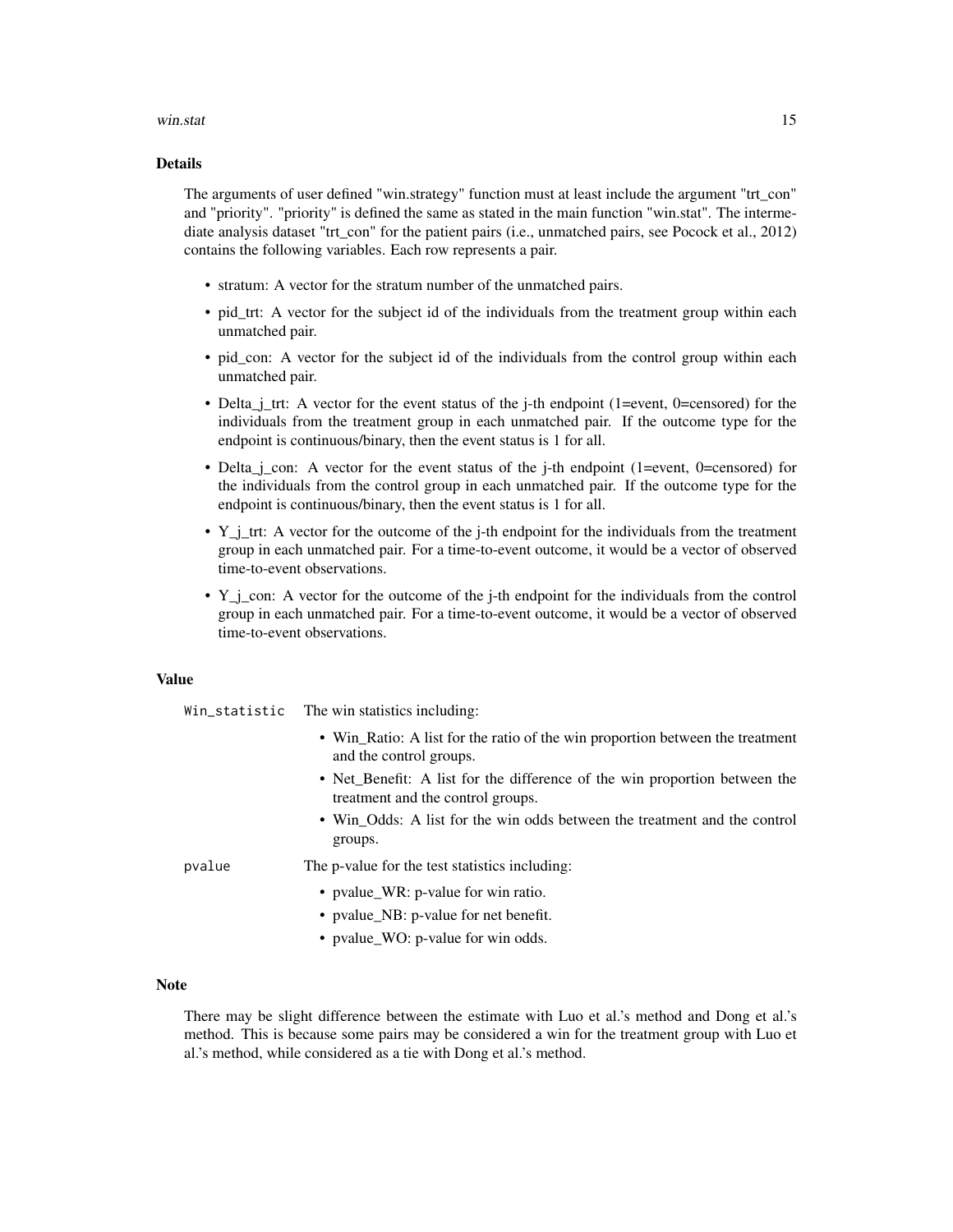#### References

- Buyse, M., 2010. Generalized pairwise comparisons of prioritized outcomes in the twosample problem. Statistics in medicine, 29(30), pp.3245-3257.
- Pocock, S.J., Ariti, C.A., Collier, T.J. and Wang, D., 2012. The win ratio: a new approach to the analysis of composite endpoints in clinical trials based on clinical priorities. European heart journal, 33(2), pp.176-182.
- Luo, X., Tian, H., Mohanty, S. and Tsai, W.Y., 2015. An alternative approach to confidence interval estimation for the win ratio statistic. Biometrics, 71(1), pp.139-145.
- Dong, G., Li, D., Ballerstedt, S. and Vandemeulebroecke, M., 2016. A generalized analytic solution to the win ratio to analyze a composite endpoint considering the clinical importance order among components. Pharmaceutical statistics, 15(5), pp.430-437.
- Dong, G., Qiu, J., Wang, D. and Vandemeulebroecke, M., 2018. The stratified win ratio. Journal of biopharmaceutical statistics, 28(4), pp.778-796.
- Dong G, Hoaglin DC, Qiu J, Matsouaka RA, Chang YW, Wang J, Vandemeulebroecke M., 2020. The win ratio: on interpretation and handling of ties. Statistics in iopharmaceutical Research, 12(1), pp.99-106.
- Finkelstein, D.M. and Schoenfeld, D.A., 2019. Graphing the Win Ratio and its components over time. Statistics in medicine, 38(1), pp.53-61.
- Dong, G., Huang, B., Chang, Y.W., Seifu, Y., Song, J. and Hoaglin, D.C., 2020. The win ratio: Impact of censoring and follow-up time and use with nonproportional hazards. Pharmaceutical statistics, 19(3), pp.168-177.
- Dong, G., Mao, L., Huang, B., Gamalo-Siebers, M., Wang, J., Yu, G. and Hoaglin, D.C., 2020. The inverse-probability-of-censoring weighting (IPCW) adjusted win ratio statistic: an unbiased estimator in the presence of independent censoring. Journal of biopharmaceutical statistics, 30(5), pp.882-899.
- Dong, G., Huang, B., Wang, D., Verbeeck, J., Wang, J. and Hoaglin, D.C., 2021. Adjusting win statistics for dependent censoring. Pharmaceutical Statistics, 20(3), pp.440-450.

#### Examples

```
#### An example with time-to-event outcome.
head(data_tte)
head(Z_t_trt)
### CovIPCW adjustment for dependent censoring
res_tte_covipcw <- win.stat(data = data_tte, ep_type = "tte", arm.name = c("A","B"), tau = 0.1,
Z_t_trt = Z_t_trt, Z_t_con = Z_t_con, priority = c(1:3), alpha = 0.05, digit = 3,
censoring_adjust = "CovIPCW", weight = "unstratified", pvalue = "two-sided")
```
#### An example with continuous outcome. head(data\_continuous)

```
res_continuous <- win.stat(data = data_continuous, ep_type = "continuous", arm.name = c("A","B"),
tau = 0, priority = c(1:3), alpha=0.05, digit = 3, weight = "unstratified", pvalue = "two-sided")
```
#### An example with binary outcome.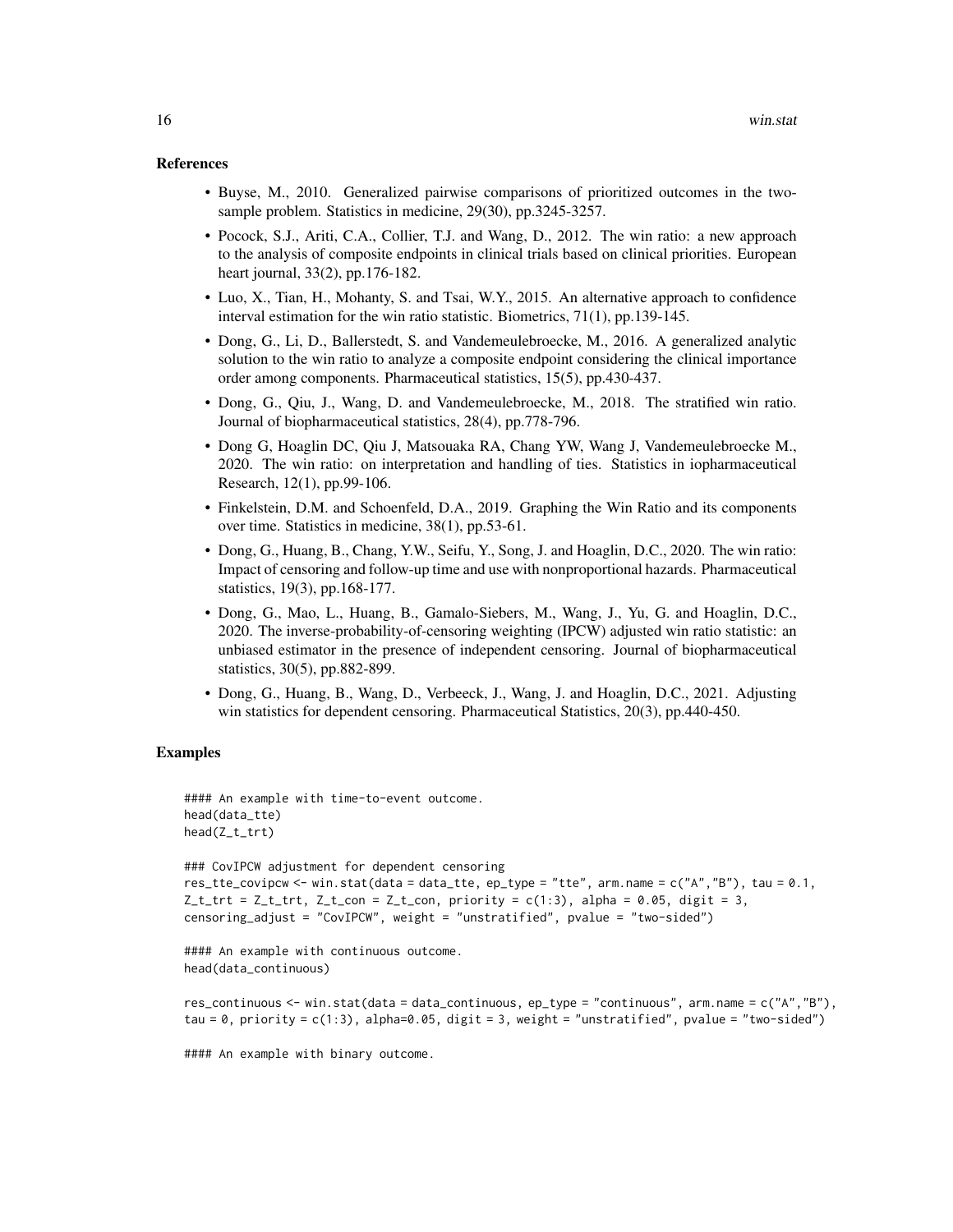#### <span id="page-16-0"></span>win.stat.Luo 17

```
head(data_binary)
res_binary <- win.stat(data = data_binary, ep_type = "binary", arm.name = c("A","B"),
priority = c(1:3), alpha=0.05, digit = 3, weight = "unstratified", pvalue = "two-sided")
#### An example with Luo et al.'s method.
data_luo <- sim.data(n_trt = 200, n_con = 200, n_ep = 2, arm.name = c("A", "B"),
ep_type = "tte", cdist_rate = 0.5, sim</u>0, = "copula",copula_trt=copula::normalCopula(0.9), margins_trt=c("gamma", "beta"),
paramMargins_trt=list(list(shape=2, scale=1),list(shape1=2, shape2=2)),
copula_con=copula::normalCopula(0.9), margins_con=c("gamma", "beta"),
paramMargins_con=list(list(shape=2, scale=1),list(shape1=2, shape2=2)))
res_Luo <- win.stat(data = data_luo, ep_type = "tte", arm.name = c("A", "B"), priority = c(1,2),
var_method = "Luo et al.", pvalue = "one-sided")
#### compare the result based on Luo et al.'s method with that based on Dong et al.'s method.
res_Dong <- win.stat(data = data_luo, ep_type = "tte", arm.name = c("A","B"),
priority = c(1,2), pvalue = "one-sided")
```

|  | win.stat.Luo |  |
|--|--------------|--|
|--|--------------|--|

Win Stat Function Provided in the Supplementary Material of Luo et *al. (2015).*

#### Description

A function to calculate the win ratio and the win difference provided in the supplementary material of Luo et al (2015).

#### Value

| wratio  | The win ratio.                   |
|---------|----------------------------------|
| vwratio | Variance for the win ratio.      |
| wdiff   | The win difference.              |
| vwdiff  | Variance for the win difference. |

#### References

• Luo, X., Tian, H., Mohanty, S. and Tsai, W.Y., 2015. An alternative approach to confidence interval estimation for the win ratio statistic. Biometrics, 71(1), pp.139-145.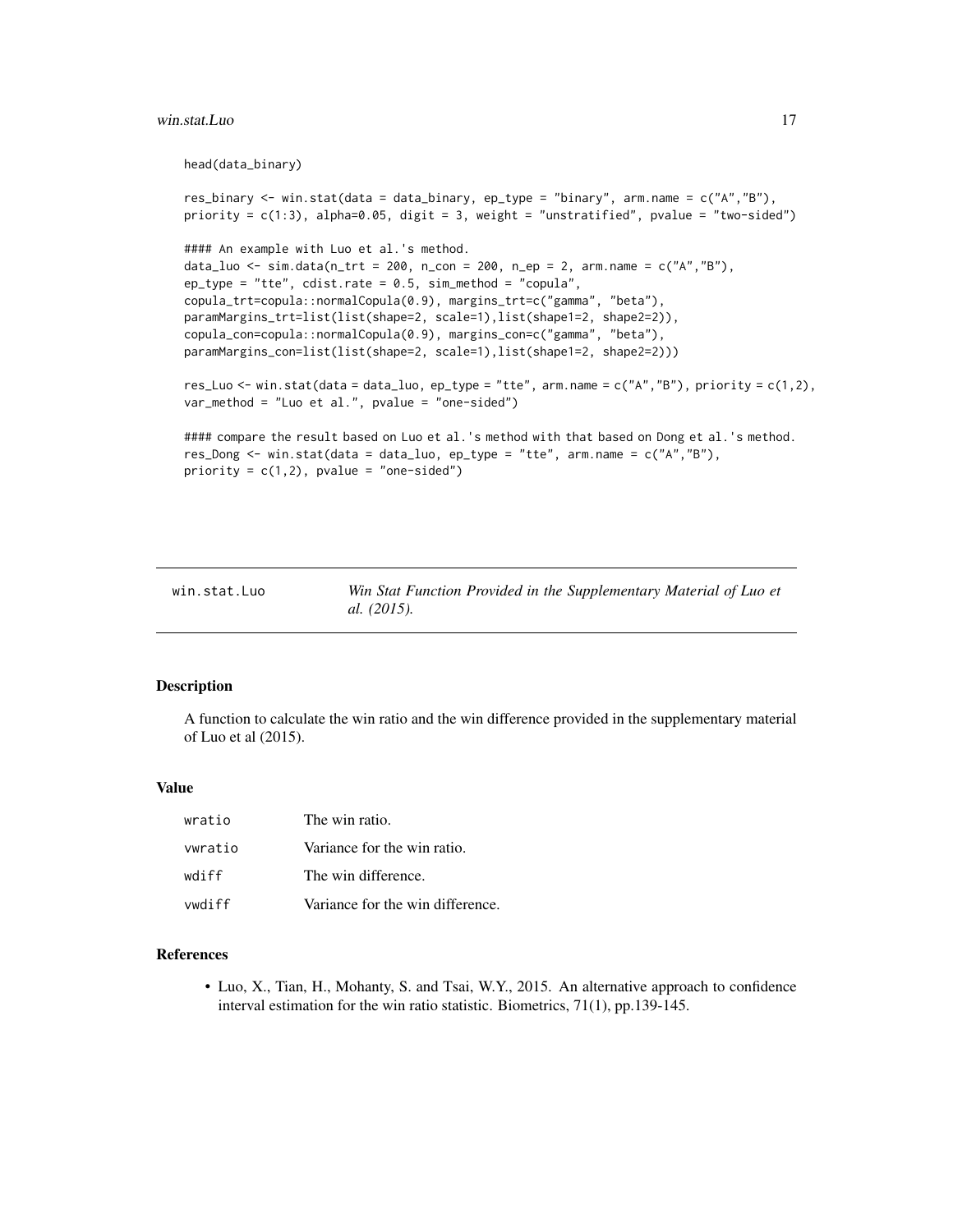<span id="page-17-1"></span><span id="page-17-0"></span>win.strategy.default *The Default Win Strategy Function.*

## Description

An intermediate function to determine the win status for each pair based on the default win strategy. Specifically, one compares each subject in the treatment group with every subject in the control group to determine the win status.

#### Usage

win.strategy.default(trt\_con, priority, tau)

| $trt_{con}$ | Given N_t subjects in the treatment group and N_c subjects in the control group,<br>there are N_t*N_c pairs, each row represents a pair. The analysis dataset trt_con<br>contains the following variables:                                                                       |
|-------------|----------------------------------------------------------------------------------------------------------------------------------------------------------------------------------------------------------------------------------------------------------------------------------|
|             | • stratum: A vector for the stratum number of the unmatched pairs.                                                                                                                                                                                                               |
|             | • pid_trt: A vector for the subject id of the individuals from the treatment<br>group within each unmatched pair.                                                                                                                                                                |
|             | • pid_con: A vector for the subject id of the individuals from the control<br>group within each unmatched pair.                                                                                                                                                                  |
|             | • Delta <sub>ll</sub> trt: A vector for the event status of the j-th endpoint (1=event,<br>0=censored) for the individuals from the treatment group in each unmatched<br>pair. If the outcome type for the endpoint is continuous/binary, then the<br>event status is 1 for all. |
|             | • Delta <sub>l</sub> con: A vector for the event status of the j-th endpoint (1=event,<br>0=censored) for the individuals from the control group in each unmatched<br>pair. If the outcome type for the endpoint is continuous/binary, then the<br>event status is 1 for all.    |
|             | • Y_j_trt: A vector for the outcome of the j-th endpoint for the individuals<br>from the treatment group in each unmatched pair. For a time-to-event out-<br>come, it would be a vector of observed time-to-event observations.                                                  |
|             | • Y_j_con: A vector for the outcome of the j-th endpoint for the individ-<br>uals from the control group in each unmatched pair. For a time-to-event<br>outcome, it would be a vector of observed time-to-event observations.                                                    |
| priority    | Importance order (from the most to the least important). For example, given<br>three endpoints with the importance order as Endpoint 3, Endpoint 2, and End-<br>point 1, input priority = $c(3,2,1)$ .                                                                           |
| tau         | A vector of numerical value for the magnitude of difference to determine win/loss/tie<br>for each endpoint. Tau is applicable for TTE endpoints and continuous end-<br>points; tau is fixed as 0 for binary endpoints. Default is 0 for all endpoints.                           |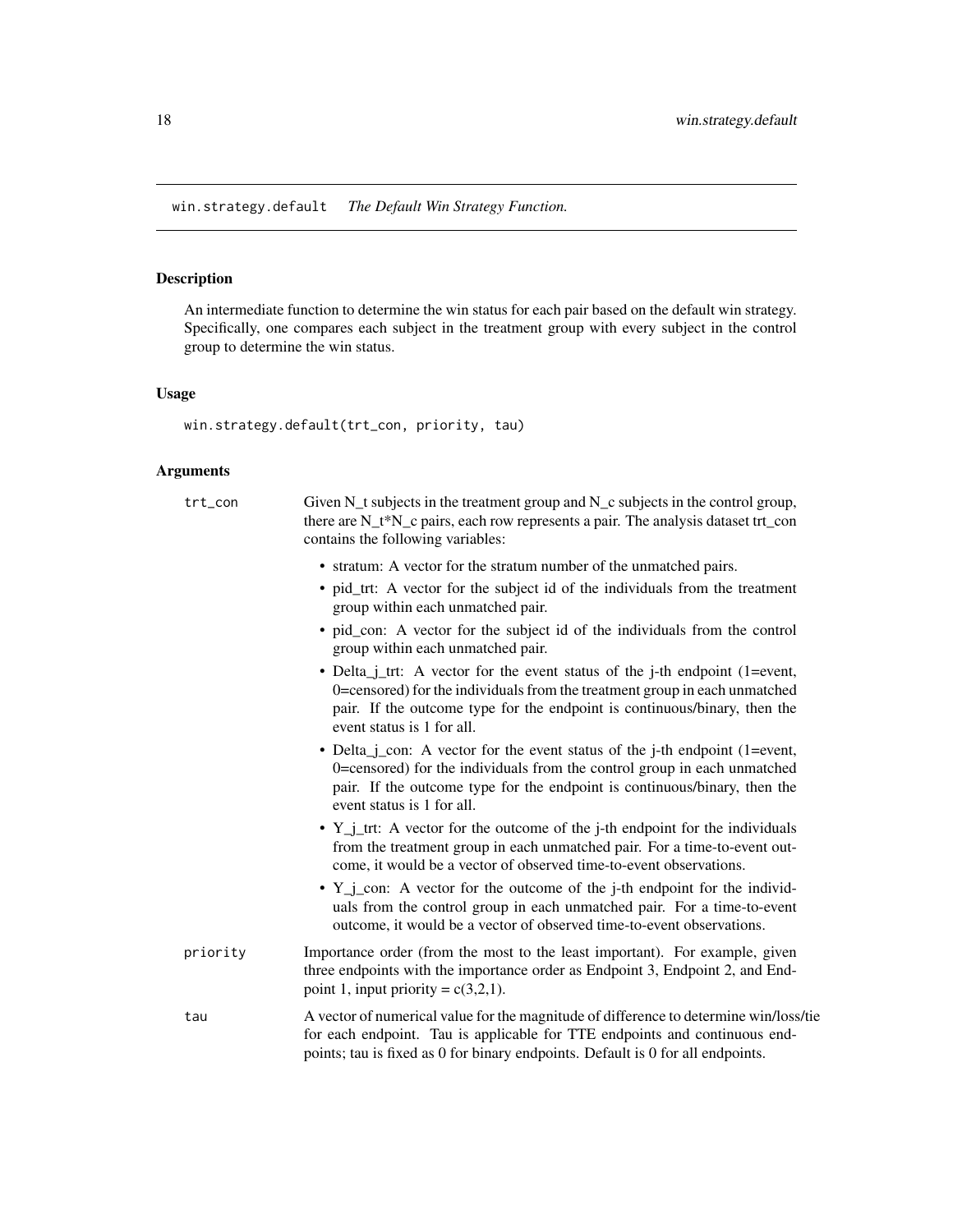<span id="page-18-0"></span> $Z_t$  con 19

## Details

Default strategy such that the treatment group wins if  $min(T-trt, C-trt, Ccon + tau) > T_{con} + tau$ , for time-to-event outcomes; "the larger value wins" for continuous outcome, value 1 wins over the value 0 for binary outcome.

Users can define their own win strategy function and input the function with the argument "win.strategy" in the "win.stat" function.

#### Value

win\_status A data frame for the win status of each pair for each endpoint.

Z\_t\_con *Covariate history in the control group.*

## Description

This is a simulated data example for the covariate history in the control group.

#### Usage

data("data\_tte")

## Format

A data frame with 796 observations on the following 4 variables.

id A vector for the patient id.

time A vector for the observed time of the covariate.

Z1 A vector for the observed value of the first covariate.

Z2 A vector for the observed value of the second covariate.

```
data(data_tte)
str(Z_t_con)
```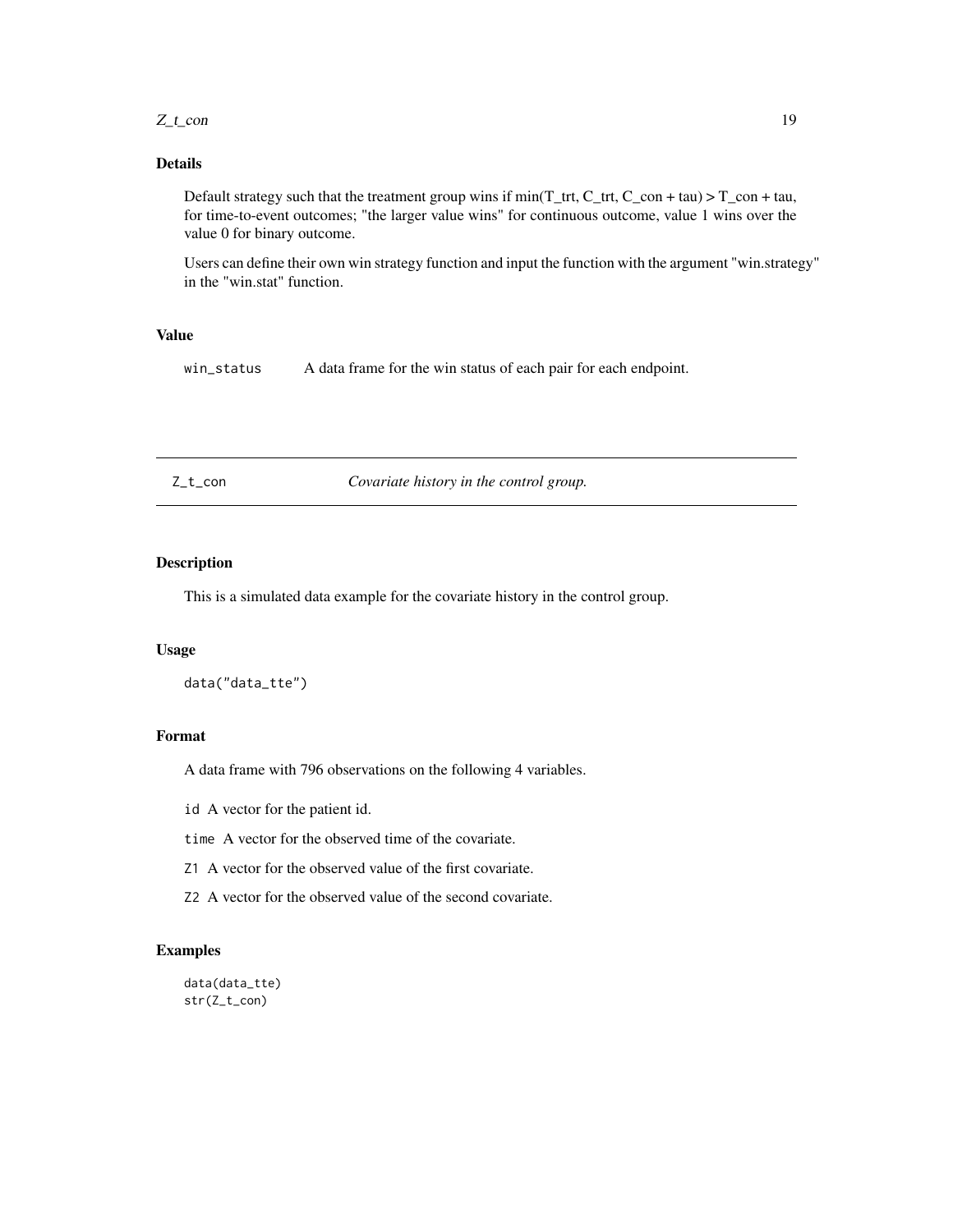<span id="page-19-0"></span>

## Description

This is a simulated data example for the covariate history in the treatment group.

## Usage

data("data\_tte")

## Format

A data frame with 796 observations on the following 4 variables.

id A vector for the patient id.

time A vector for the observed time of the covariate.

Z1 A vector for the observed value of the first covariate.

Z2 A vector for the observed value of the second covariate.

## Examples

data(data\_tte) str(Z\_t\_trt)